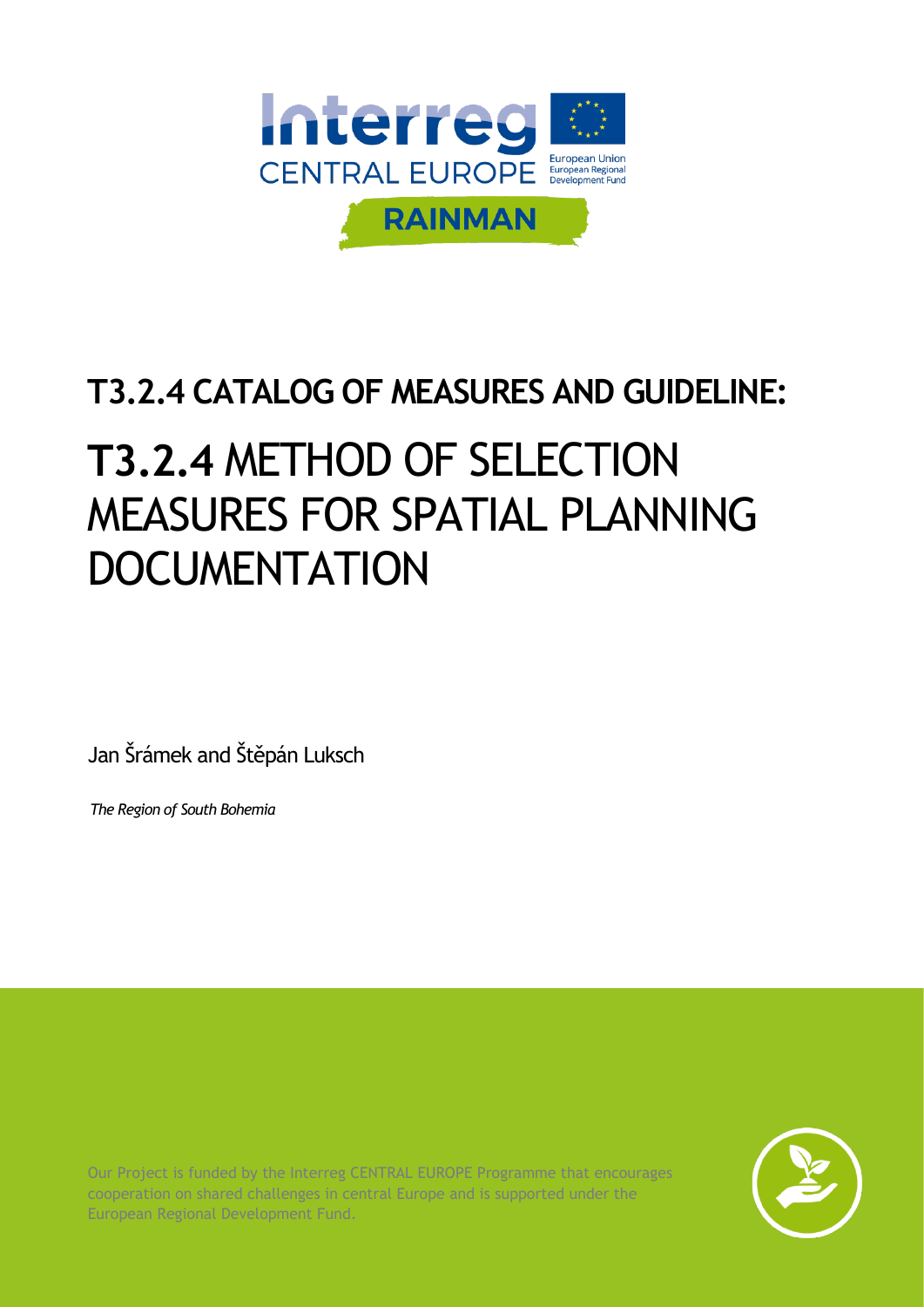

## T3.2.4 Catalogue of measures and guideline: Method of selection measures for spatial planning documentation

Datum 10/06/2020 Authors Jan Šrámek and Štěpán Luksch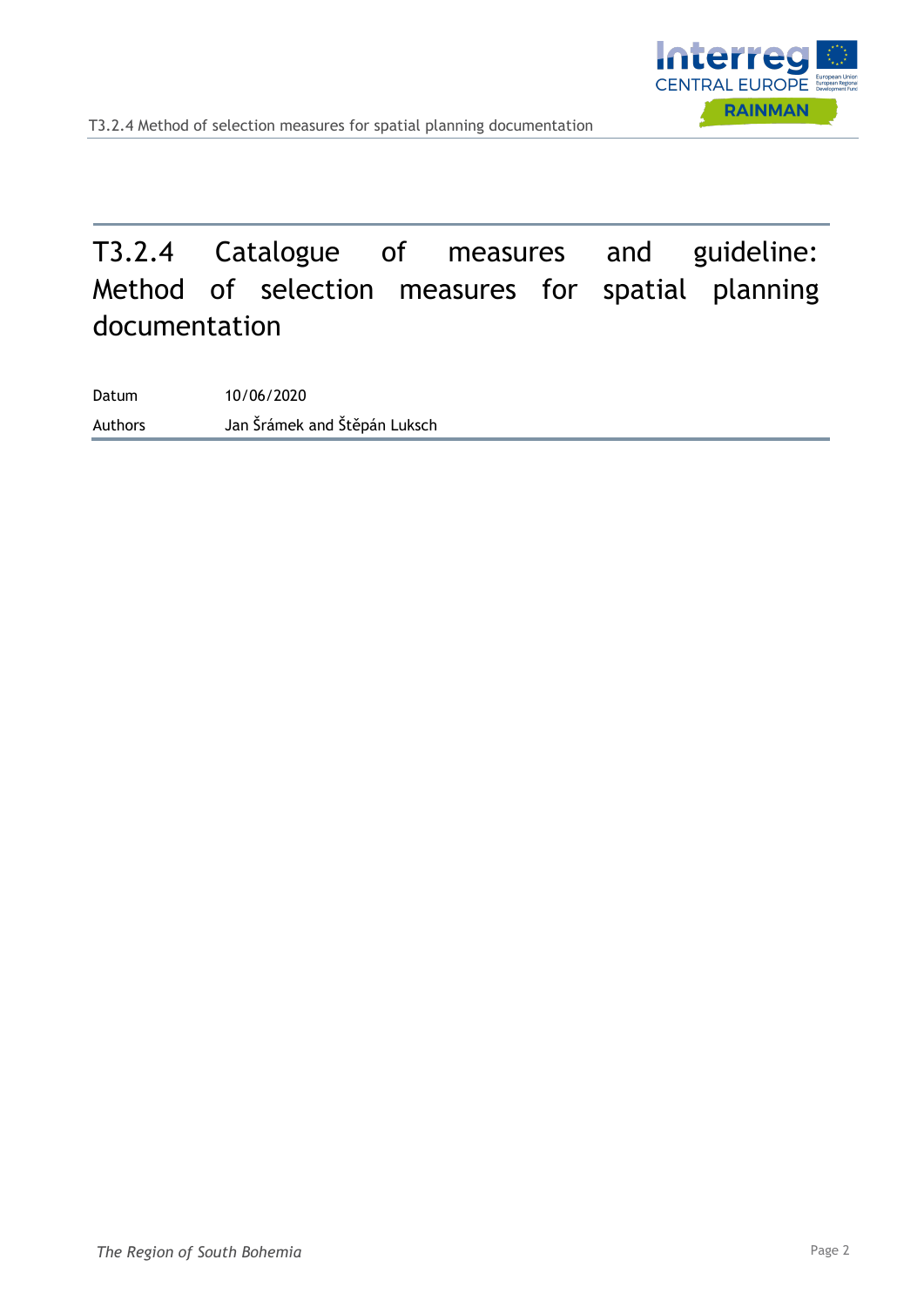

#### **Content**

| 1.1. Project content                                                                                        | 4                |
|-------------------------------------------------------------------------------------------------------------|------------------|
| 1.2. Goals                                                                                                  | $\boldsymbol{4}$ |
| 1.3. Spatial planning documentation in Czech Republic                                                       | $\boldsymbol{4}$ |
| 1.4. The key to the selection of measures that can be implemented in the Land-use planning<br>documentation |                  |
| 1.5. Assessment of proposed measures in relation to spatial planning documentation                          | 10               |
| 1.6. Summary                                                                                                | 32               |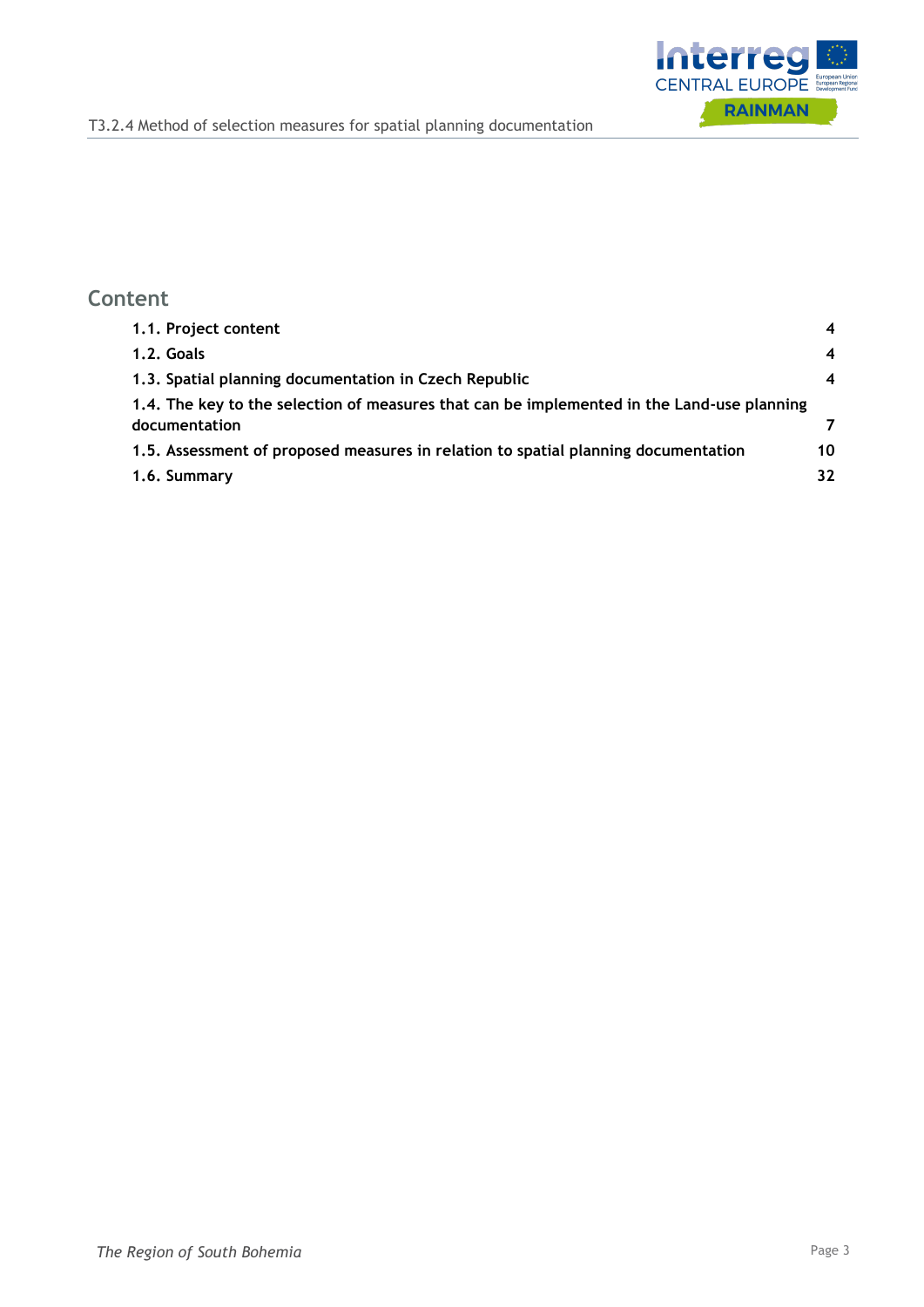#### <span id="page-3-0"></span>1.1. **Project content**

The RAINMAN CE 968 international project is concerned with developing tools and methods for identifying risk areas and proposing measures to mitigate the damage associated with torrential rains and pluvial floods. The project aims to reduce losses in both undeveloped and built-up areas caused by torrential rainfall and the creation of tools for integrated risk management of torrential rainfall by local, regional and national public authorities. The basic prerequisite for reducing flood risks is the prevention of flood damage, especially in the form of flood protection measures. An important aspect that plays a role in permitting these measures is the fact that the territorial permitting process takes into account spatial planning documentation in the Czech Republic. It is beneficial to know which measures can be included in the spatial planning documentation. Therefore, the RAINMAN project also deals with the issue of spatial planning in relation to the protection of the territory against the effects of torrential rain.

#### <span id="page-3-1"></span>1.2. **Goals**

The aim of this output is to evaluate the existing measures preventing the negative effects of torrential rainfall, from the point of view of their possible anchoring in the spatial planning documentation (hereinafter also "ÚPD"), which is a basic prerequisite for their subsequent implementation. The Catalog of protective measures applicable to the protection of the area against damage caused by torrential rain from the T. G. Masaryk Water Research Institute was used to select possible measures, subsequently modified for the implementation of this catalog into the "TOOLBOX". RAINMAN.:

- determination of criteria for the selection of measures that can be reflected in the ÚPD
- selection of measures that can be implemented in the ÚPD
- inclusion of selected measures into individual types of ÚPD
- processing the previous points in the form of a table, which will serve as input for the material T3.2.5 "Selected measures reflected in the spatial planning documentation" (how to apply the selected measures to the ÚPD)
- summary of the findings

#### <span id="page-3-2"></span>1.3. **Spatial planning documentation in Czech Republic**

The following text and scheme briefly describes the structure of spatial planning in the Czech Republic, respectively, it indicates what the system component is dealing with. It is evident that each of the levels of land-use planning can address the area in different detail. This fact has been taken into account when deciding whether or not it is possible to incorporate the measure into this documentation. A brief presentation of the types of documentation is necessary for a basic overview of whether the proposed measure can be included in this documentation.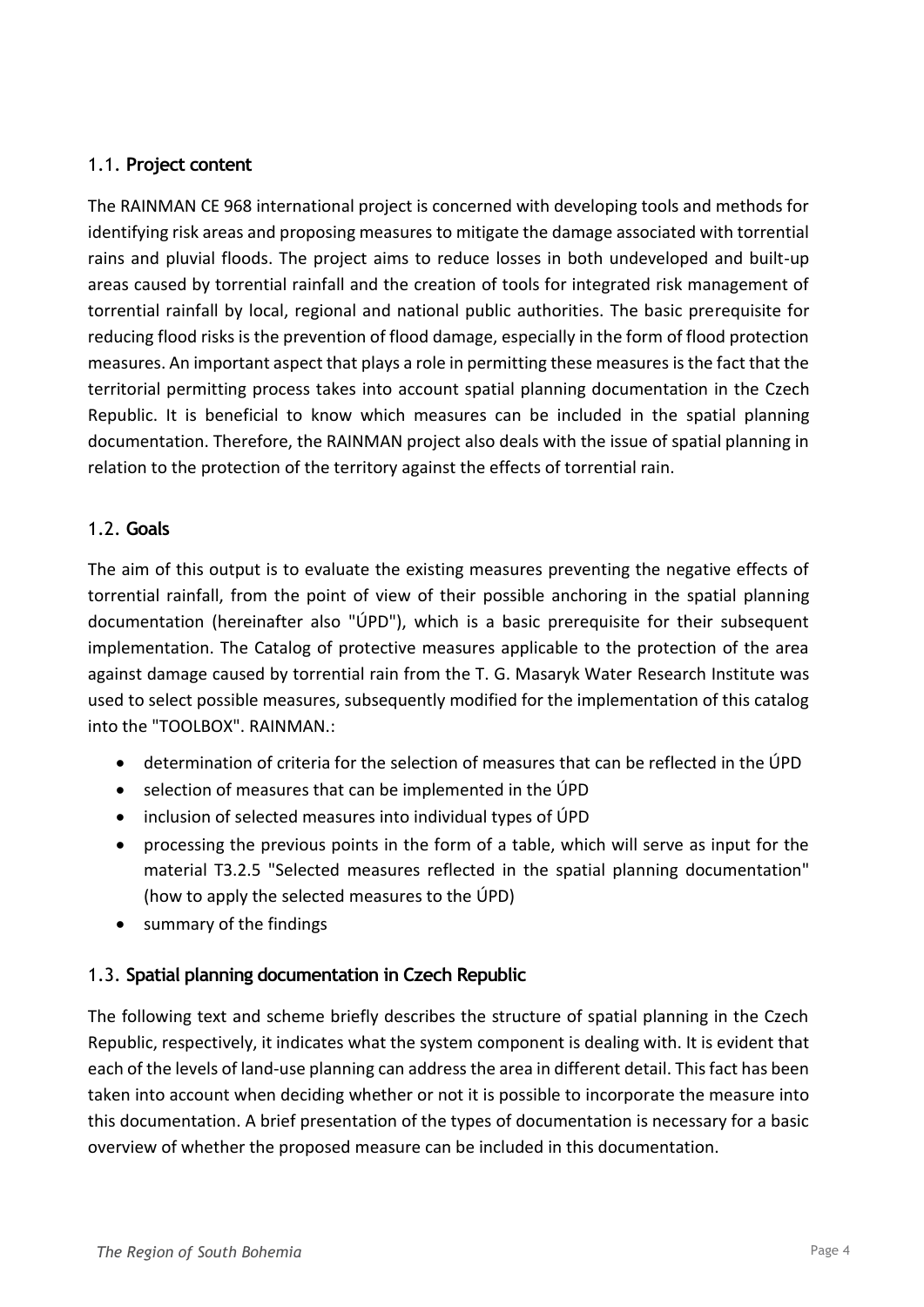#### 1.3.1. Explanation of the term "Land-use planning documentation"

Land-use planning documentation is a documentation that, if acquired, represents binding conceptual requirements and conditions for decision-making in the territory. It consists of a textual and graphic part and according to the extent of the solved area we divide it into three types - the principles of territorial development, the land use plan and the zone plan. Each of these documentation has a different processing scale and hence the resulting detail. The principles of territorial development must be acquired, in the case of a territorial and zone plan their acquisition is voluntary.

#### 1.3.2. A brief structure

The brief structure is shown in Scheme No. 1, where the continuity of documentation can be seen in relation to its details and the solved area. The scheme begins with the territorial development policy, as it is a strategic nationwide document. This document does not contain drawings, but only schemes of the most important projects.

#### 1.3.2.1 Spatial Development Policy of the Czech republic (PÚR)

Does not address all issues of spatial planning and is a conceptual document containing priorities of spatial planning of national importance, containing areas with requirements or specific interests of international and national significance, defines schematically areas and corridors of transport and technical infrastructure of international and national significance. From the point of view of flood protection, the PÚR determines the task to create conditions for preventive protection of an area against potential risks and natural disasters within it (fl oods, landslides, erosion, drought etc.) in order to minimize the damages. In particular to ensure protection of spaces that are necessary for new constructions and measures against floods, and for delimitation of spaces intended for controlled overflows. In the Water Management chapter, it defines a water reservoir area with cross-border significance and a dry reservoir area designed to reduce flood risk across multiple regions. The territorial development policy consists of a textual part, with nine thematic schemes with the most important projects attached.

#### 1.3.2.2 The Spatial Development Principles (ZÚR)

Issued for the whole territory of the region and solving overlocal contexts. Specify the intentions and develop the priorities set by the PÚR - they must respect it and be in line with it - including setting priorities for the development of the region, set out basic requirements for the organization of the region and its effective use define areas and corridors for intentions of overriding importance, ie. significant for the whole region, selected intentions can be defined as public benefits or measures, define the requirements for coordination of municipal planning activities. It must not contain details of the content of the spatial plan, the zone plan and the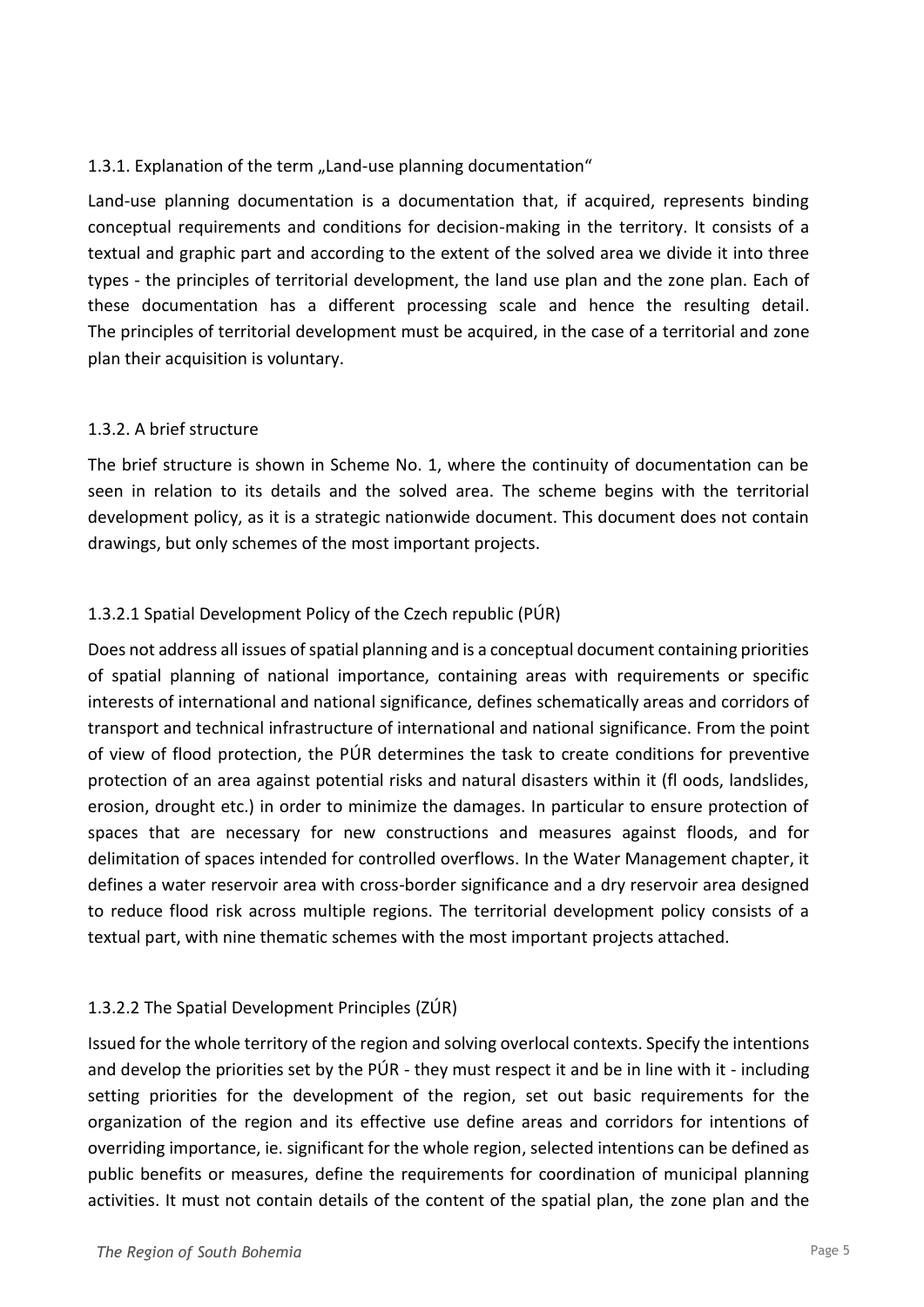follow-up decision. This documentation defines, for example, technical infrastructure corridors in the area of water supply, territorial reserves for surface water accumulation, sets conditions for specified types of landscape and the main principles for environmental protection, which the subsequent land-use planning documentation should meet. It consists of a textual part (proposal and reasoning) and the graphic part consists of drawings in the scale usually 1: 100000.

#### 1.3.2.3 Spatial Plan (ÚP)

It solves the whole territory of the municipality in the context and details of the territory of the municipality. It specifies the intentions and develops the priorities set by the PÚR, ZÚR (it must respect them and be in harmony with them), sets the basic concept of community development, protection and development of its values, urban conception, concept of public infrastructure, concept of landscape arrangement, divides the whole municipality into areas with different use and setting conditions of use for them, defines corridors of transport and technical infrastructure of local importance, ie in the context and details of the territory of the municipality, Selected intentions can be defined as public utility buildings or measures. The proposal is coordinated with the territorial planning of neighboring municipalities. It may not contain details pertaining to the content of the regulatory plan, a subsequent decision, unless the municipal council has decided on the acquisition of a zoning plan with elements of the regulatory plan. The zoning plan contains the concept of flood protection, it can propose specific intentions in the field of water management, erosion control and determines the conditions of use in individual designated areas. It consists of a textual part (proposal and reasoning) and the graphic part consists of drawings in a scale of 1: 5000.

#### 1.3.2.4 Spatial Plan with elements of Regulatory Plan

For selected territories in Spatial Plan, it adds elements of the Regulatory plan to the solution. Thus, in these territories, its detail and scale is greater - it may be as in the Regulatory plan, in other parts it corresponds to the 1: 5000 zoning plan scale. In the evaluated catalog of measures, only Spatial plan and Regulatory plan were chosen, as the Land use plan with the elements of the zone plan may have a similar solution to the Regulatory plan in selected territories and therefore falls under the category of "Regulatory plan".

#### 1.3.2.5 Regulatory Plan (RP)

It solves only part of the territory of a region or municipality, where it lays down detailed conditions. It defines individual lands and sets out detailed conditions for their use (as opposed to the Land Use Plan, which addresses areas and not land details). It lays down detailed conditions for the location and spatial arrangement of buildings, the protection of values and the nature of the territory, defines land and lays down detailed conditions for the location and spatial arrangement of public, in particular transport and technical infrastructure. The zone plan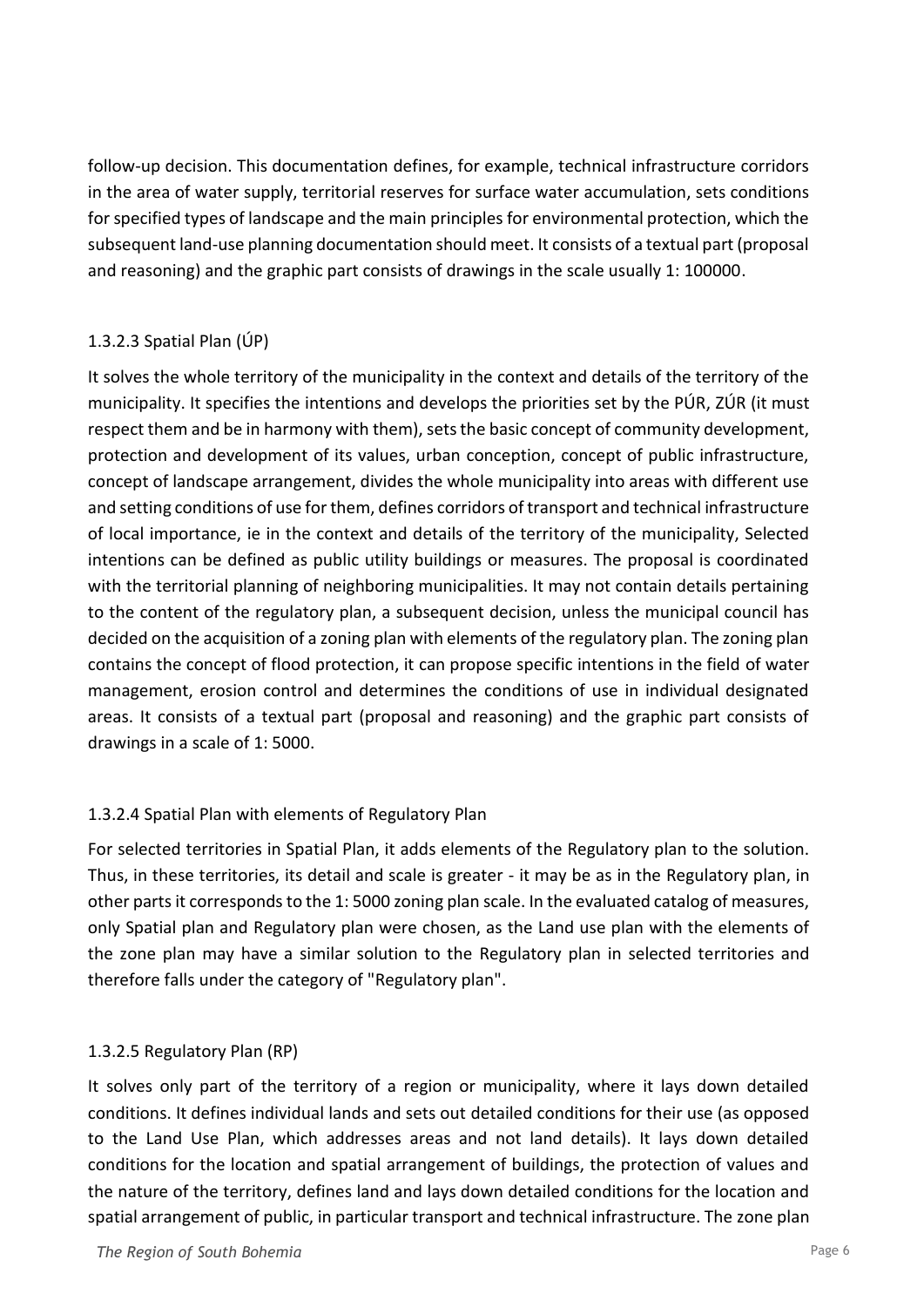may propose specific locations for flood control measures and the basic design of buildings and conditions in vulnerable areas. It consists of a textual part (proposal and reasoning) and the graphic part consists of drawings in a scale of usually 1: 1000.

#### 1.3.2.6 Planning Study (ÚS)

It solves only part of the territory of a region or municipality, where it lays down detailed conditions. The scale is similar to a zone plan, but rather a substantial factual solution is in the drawings. It consists of a graphical and textual part describing the proposed solution. As this is not a Land-use planning documentation, but only the background that can be used for decisionmaking in the territory, this documentation was not included in this output.

#### <span id="page-6-0"></span>1.4. **The key to the selection of measures that can be implemented in the Spatial planning documentation**

In the RAINMAN project, the T. G. Masaryk Research Institute of Water Management, in cooperation with other project partners, designed a Catalog of protective measures applicable to the protection of the area against damage caused by a torrential rain. Subsequently, this catalog was modified for the needs of implementation of this catalog into the "TOOLBOX". The basic parameter is the wording of the Building Act, which stipulates that individual levels of the ÚPD are limited by their details. The detail of the regulatory plan was chosen as the criterion whether the given measure can be included in the ÚPD. Due to the above-mentioned types of ÚPD, the regulatory plan represents the greatest detail for the solved measures. When selecting measures that can be included in the ÚPD, a division into two categories was considered:

- $\blacksquare$  Spatial Plan (ÚP)
- Regulatory Plan (RP; it also includes a variant of the spatial plan with elements of the regulatory plan)

For the sake of clarity and overall context, the Spatial Development Policy of the Czech Republic was introduced in Chapter 1.3, but it is not a Spatial planning documentation and the Spatial Development Principles. Both types were not included in the further assessment because of their small details. Planning Study was not further utilized as it is only a spatial planning basis.

The Spatial Plan sets out a comprehensive concept of its development, including protection, manifested mainly by the proposed areas, corridors, or routes, and setting conditions for their use. The Regulatory Plan, due to its focus on a smaller part of the area of the municipality, is a proposal for the specific location and shape of the buildings and detailed conditions.

The modified catalog of measures describes different types of measures, both in built-up and non-built-up areas. Each line of the catalog contains one proposed measure (e.g. baulk, furrow, small water reservoir), exceptionally a set of measures (e.g. measures to drain surface water from buildings and increase retention and infiltration, sustainable urban drainage systems for collecting, diverting and retaining surface runoff , multifunctional traffic routes and parking areas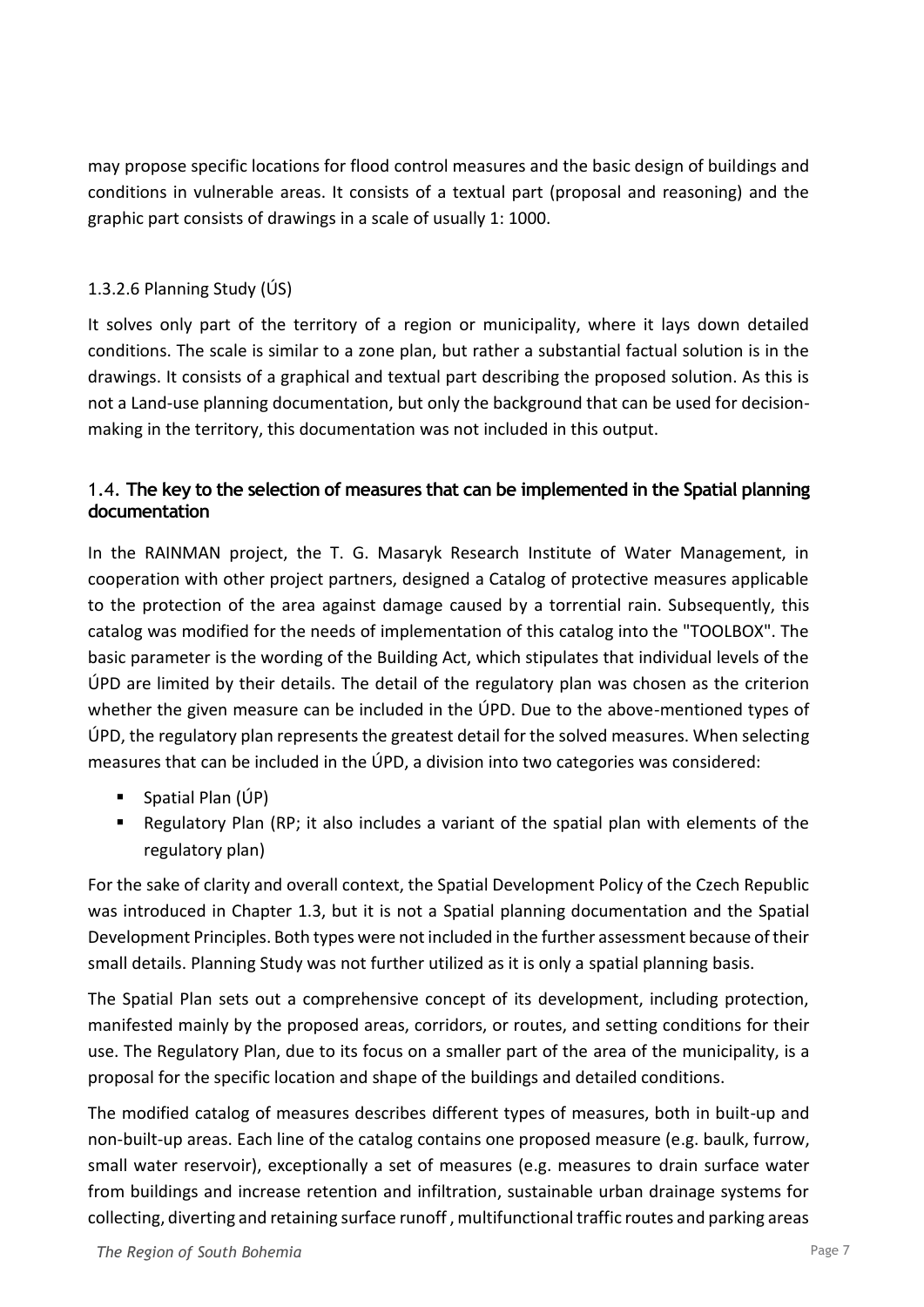intended for drainage or as a temporarily flooded floodplain) with its description, advantages, its possible scope and other contexts. For the needs of our output, we have preserved only columns with a meaningful value:

• measure number, name, description, field of application, the possibility of implementation of measure in the ÚPD.

In incorporation of the measure, its description and sometimes the mentioned source of more detailed information were especially important. The main criterion is the detail of the proposed measure and the question of whether it can be reflected only in the spatial plan or is it possible to solve it in a more detailed way within the regulatory plan. The regulation plan addresses the location and arrangement of buildings, their connection to the infrastructure and other conditions only to a certain detail. There are also such measures in the catalog that, in their detail, exceed the scale of the regulatory plan. In these cases, these measures would have to be the subject of spatial and construction proceedings, which are no longer dealt with in this material. If it is a question of dividing the measures into the spatial and regulatory plan, then in the first case it is a certain draft concept, which is then subsequently developed in greater detail in the second case. This link applies to all proposed measures that can be implemented in spatial planning documentation. An important question in the incorporation of the measure was how it will be reflected in the graphic part of the ÚPD, where the text part always describes the proposed measure in more detail.

The resulting division of the measures in the catalog is shown in the table in Chapter 1.5, which is also the entry into activity T3.2.5 - Selected measures reflected in spatial planning documentation.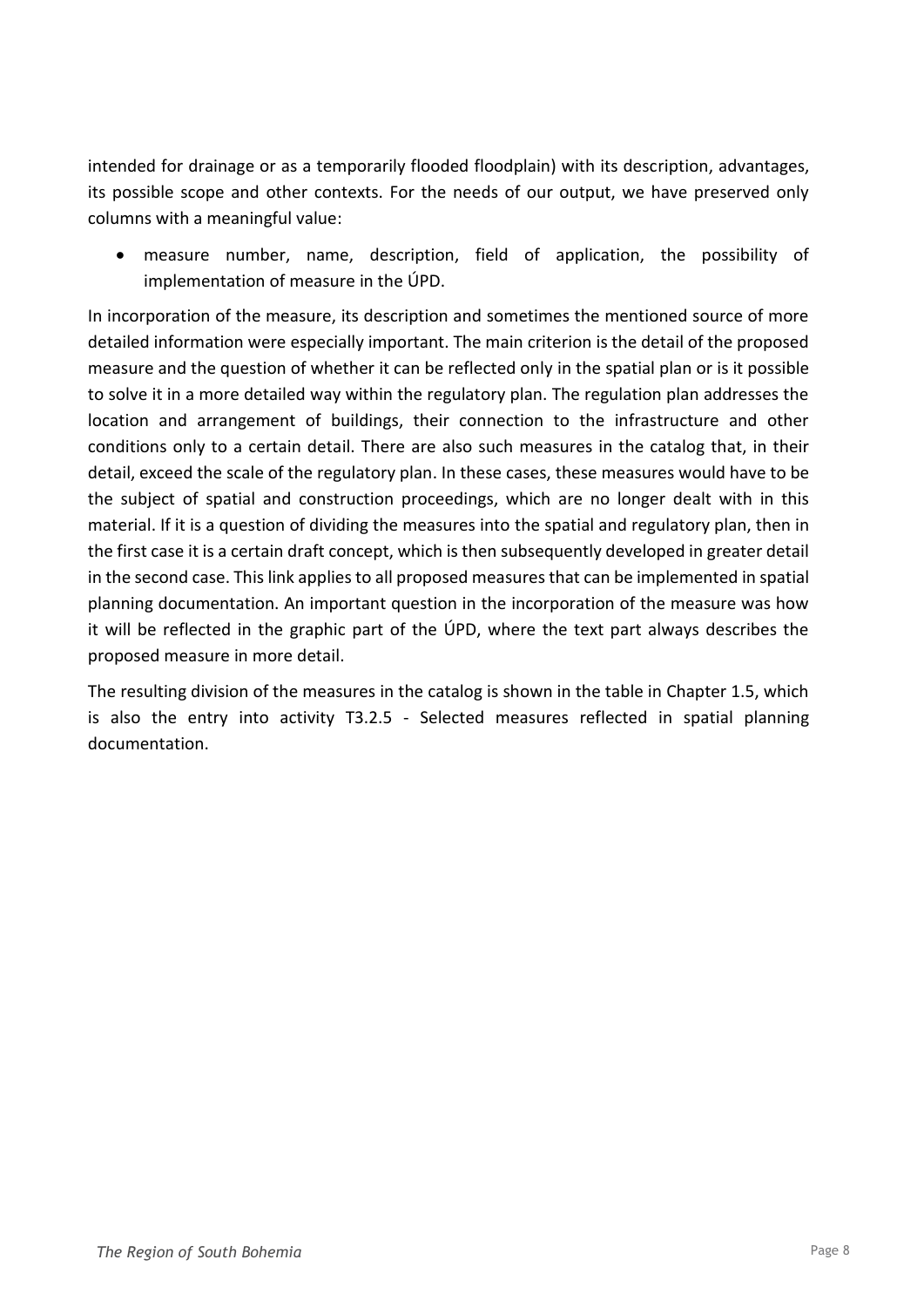**Scheme NO. 1** - Spatial Development Policy and Planning Documentation in the Czech Republic



#### **RELATION TO THE HEAVY RAIN RISK:**



#### **PROPOSED MEASURES**: cannot be included

Request for heavy rain risk reduction is possible to include as a priorities and tasks for solution in Municipal Planning Documentation

#### **REDUCTION MEASURES PROPOSED IN THE CATALOGUE (T2.1.2)**

**PROPOSED MEASURES**: selected measures can be included

Heavy rain risk reduction measures is possible to design in the graphical part and describe in the text part

#### **PROPOSED MEASURES**:

selected measures can be included in greater detail

Heavy rain risk reduction measures is possible to design in the graphical part and describe in the text part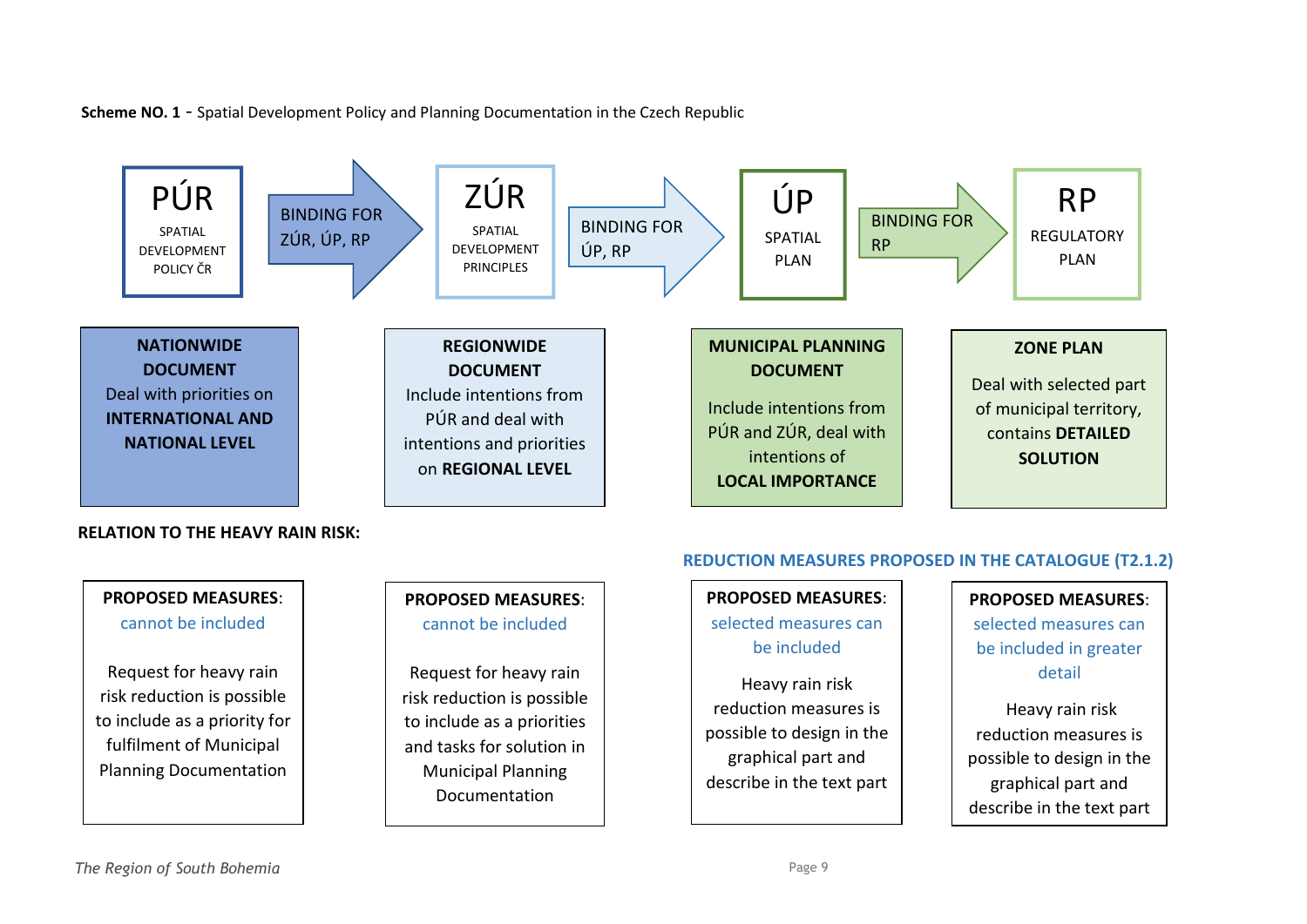#### 1.5. **Assessment of proposed measures in relation to spatial planning documentation**

<span id="page-9-0"></span>

|              |                                                            |                                                                                                                                                                                                                                                                                                                                                                                                                                                                                                                                                                                                                                                                                                                                                        |              |              | <b>Field of action</b> |                    |                           | Spatial planning<br>documentation       |                       |                                  |
|--------------|------------------------------------------------------------|--------------------------------------------------------------------------------------------------------------------------------------------------------------------------------------------------------------------------------------------------------------------------------------------------------------------------------------------------------------------------------------------------------------------------------------------------------------------------------------------------------------------------------------------------------------------------------------------------------------------------------------------------------------------------------------------------------------------------------------------------------|--------------|--------------|------------------------|--------------------|---------------------------|-----------------------------------------|-----------------------|----------------------------------|
| No.          | Name of<br>measure                                         | <b>Description</b>                                                                                                                                                                                                                                                                                                                                                                                                                                                                                                                                                                                                                                                                                                                                     | Farmland     | Forest       | Watercourse            | area<br>Settlement | <b>Building</b>           | Early warning and disaste<br>management | communication<br>Risk | Spatial plan,<br>Regulatory plan |
| $\mathbf 1$  | Event and<br>damage<br>documentation;<br>event analysis    | All pluvial flood events with damages should be documented and<br>analysed regarding causes and impacts. The measure includes the<br>assessment of buildings and infrastructure concerning their usability<br>(e.g. transport routes, water supply, waste water disposal). Collected<br>data are the basis for compensation requests to insurance or public<br>disaster funds (if available). Moreover, lessons learnt can be drawn and<br>measures be planned on the base of an analysis. This contributes to<br>damage reductions at future events. Last but not least, collected data<br>can be used in order to improve the quality of model calculations. A<br>proper damage documentation requires a predefinition of criteria and<br>standards. | $\mathbf{x}$ | $\mathsf{x}$ | $\mathsf{x}$           | $\mathsf{x}$       | $\boldsymbol{\mathsf{x}}$ | $\mathsf{x}$                            | X                     | no                               |
| $\mathbf{2}$ | Risk area<br>identification,<br>mapping and<br>designation | A proper hazard and risk assessment is the essential basis for starting<br>an integrated risk management process at all levels of action. The<br>assessment is a challenging multistep task, which requires - asides<br>from clear objectives - some input data (e.g. about historic event and<br>damages, methodological skills and decisions as well as resources.<br>Based on the assessment results, the definition of an acceptable risk is<br>necessary and the designation of land with a high risk of pluvial<br>flooding for planning of appropriate risk mitigation measures is<br>possible.                                                                                                                                                 | $\mathbf{x}$ | $\mathsf{x}$ | $\mathsf{x}$           | $\mathsf{x}$       | $\mathsf{x}$              | $\mathbf{x}$                            | X                     | no                               |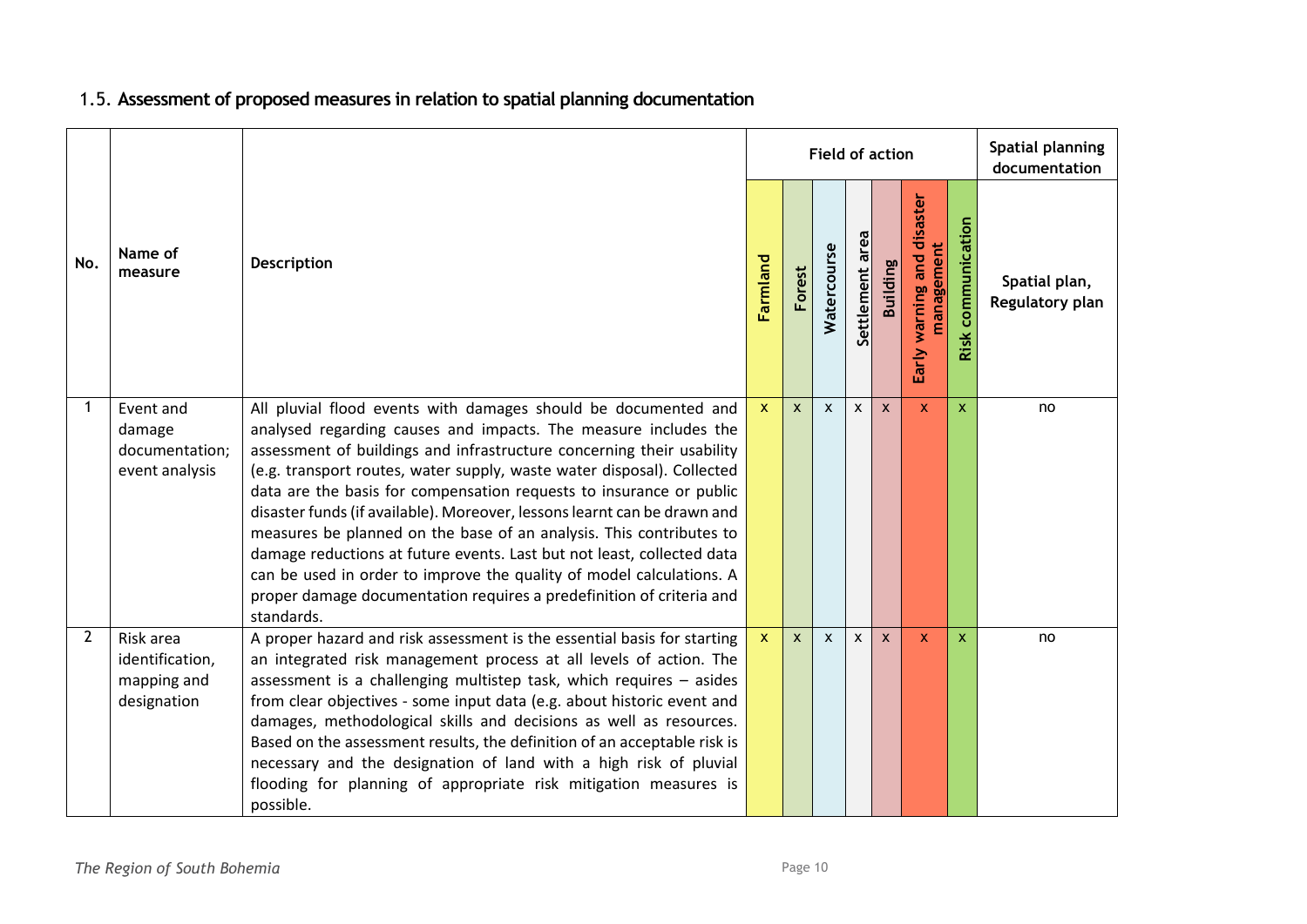| 3              | Strategic<br>documents                                        | The measure covers all kinds of planning documents for the<br>improvement of land management in order to counteract dangerous<br>phenomena of soil erosion and surface runoff in risk areas or minimise<br>their effects (e.g. natural retention programs, urban adaptation plans<br>for climate change, etc.). All regulations aim at determining directions<br>of proceedings to reduce the occurrence of risk.                                                                                                                                                                                      | $\mathsf{x}$              | $\mathsf{x}$ | $\pmb{\chi}$ | $\pmb{\chi}$ |  | yes |
|----------------|---------------------------------------------------------------|--------------------------------------------------------------------------------------------------------------------------------------------------------------------------------------------------------------------------------------------------------------------------------------------------------------------------------------------------------------------------------------------------------------------------------------------------------------------------------------------------------------------------------------------------------------------------------------------------------|---------------------------|--------------|--------------|--------------|--|-----|
| 4              | Coarse seedbed<br>preparation                                 | This measure helps to significantly reduce the risk of erosion on<br>farmland. Due to the roughness of the surface structure, it helps the<br>surface water to pass into the subsoil. In addition, surface water runoff<br>is significantly decreased by a number of temporary storage spaces and<br>a high level of turbulence. However, the measure is contradictory to<br>other measures aiming on protective soil management and should be<br>used with caution.                                                                                                                                   | $\boldsymbol{\mathsf{X}}$ |              |              |              |  | no  |
| 5              | Field subdivision                                             | Field subdivision aims to grow various, alternating arranged crops in a<br>strip-type pattern, preferably in combination with cultivation across<br>the slope. Crops prone to surface water runoff, erosion and ground<br>cover are hence protected by crops with higher ground cover that<br>reduce the risk of surface water runoff and erosion. Field subdivision<br>should be combined with cross-management. Arrangements among<br>farmers might be necessary.                                                                                                                                    | $\mathbf{x}$              |              |              |              |  | no  |
| 6              | Crop rotation,<br>intercropping,<br>cover crops               | Crop rotation is adapted to suit the specific requirements of slopes.<br>Intercropping is the practice of growing two or more crops in proximity.<br>The use of cover crops prevents soil from being left without plant cover<br>for extended periods of time. Among other benefits, such farming<br>practices reduce erosion when it comes to surface runoff in case of<br>heavy rainfall.                                                                                                                                                                                                            | $\mathbf{x}$              |              |              |              |  | no  |
| $\overline{7}$ | No- or low<br>tillage incl.<br>mulching and<br>direct seeding | No- or low (conservation) tillage totally or largely foregoes the use of<br>ploughs. Instead, tillage tools are used that do not turn the soil (e.g.<br>cultivators, disc harrows) or disturb the structure of the soil while<br>leaving crop residues (= mulch) near or on the surface of the soil. The<br>idea behind is to create a stable soil texture that is not highly<br>susceptible to soil sealing while maintaining or increasing load<br>capacity. The measure is very efficient for heavy rain risk reduction on<br>farmland by increasing of soil water retention and decreasing runoff. | $\mathbf{x}$              |              |              |              |  | no  |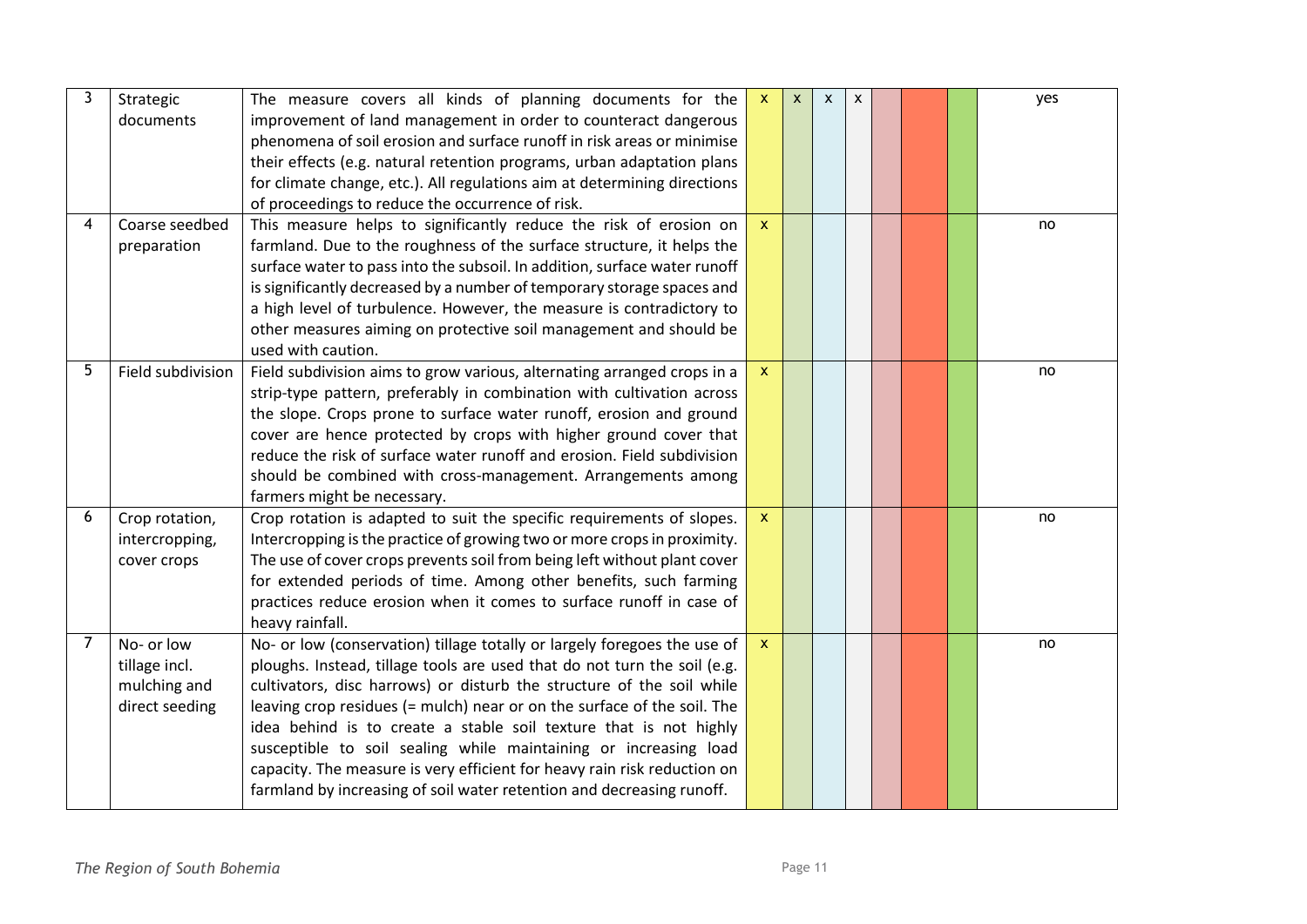| 8  | Terracing                                                                                     | Terracing is an ancient technology allowing the farming and building on<br>steep and indented terrain. Farmland terraces consist of terrace<br>platforms and terrace slopes or walls. In rural settings, the measure can<br>reduce erosion and surface runoff by slowing rainwater to a non-<br>erosive velocity. The measure is recommended for farmland with<br>slopes >15°. However, terraces pose a significant impact. The can,<br>therefore, violate the landscape's ecological mechanisms. For this<br>reason, they should be considered as an ultimate solution for the<br>utilisation of land as farmland or building area and only if other land<br>uses (e.g. afforestation) are impossible.                  | $\boldsymbol{\mathsf{x}}$ |              | X |  | yes |
|----|-----------------------------------------------------------------------------------------------|--------------------------------------------------------------------------------------------------------------------------------------------------------------------------------------------------------------------------------------------------------------------------------------------------------------------------------------------------------------------------------------------------------------------------------------------------------------------------------------------------------------------------------------------------------------------------------------------------------------------------------------------------------------------------------------------------------------------------|---------------------------|--------------|---|--|-----|
| 9  | Infiltration belts<br>(grass) and<br>buffer strips<br>(permanent<br>vegetation)               | Infiltration belts should be projected on slopes in the direction of a<br>contour. In the vicinity of reservoirs, watercourses and built-up areas<br>they protect them against penetration with eroded material. Buffer<br>strips offer good conditions for effective water infiltration and slowing<br>of surface runoff. Hedges across long, steep slopes intercept and slow<br>surface run-off water before it builds into damaging flow, particularly<br>when there is a buffer strip alongside.                                                                                                                                                                                                                     | $\boldsymbol{\mathsf{x}}$ |              | X |  | yes |
| 10 | Cultivation<br>across the<br>slope,<br>avoidance of<br>downhill<br>furrows; strip<br>cropping | The development of runoff routes can be prevented and retention can<br>be improved by cultivating farmland across the slope along contours.<br>Ideally, the soil should be farmed in a chequerboard pattern to control<br>and slow down the flow of surface water. Strip cropping is a farming<br>method for hilly terrain and crops with a tendency for erosion like corn<br>or sugar beet. It alternates strips of closely sown crops.                                                                                                                                                                                                                                                                                 | $\mathsf{x}$              | $\mathsf{x}$ |   |  | no  |
| 11 | Stabilisation of<br>runoff pathways                                                           | Pathways of concentrated surface runoff are usually stabilized by<br>grassing. They can be reinforced by stones so that they are able to<br>transfer the concentrated surface runoff without the occurrence of<br>erosion on the pathway. The most common shape is a parabola with a<br>low depth, which is most similar to that of the naturally created<br>pathways. The measure requires an occupation of agricultural land. It<br>should be implemented if protective soil measures are ineffective to<br>protect soil from erosion. When accompanied by appropriate<br>vegetation, they can be a part of the territorial system of ecological<br>stability. The effect is enhanced when other measures exist in the | $\mathbf{x}$              |              |   |  | yes |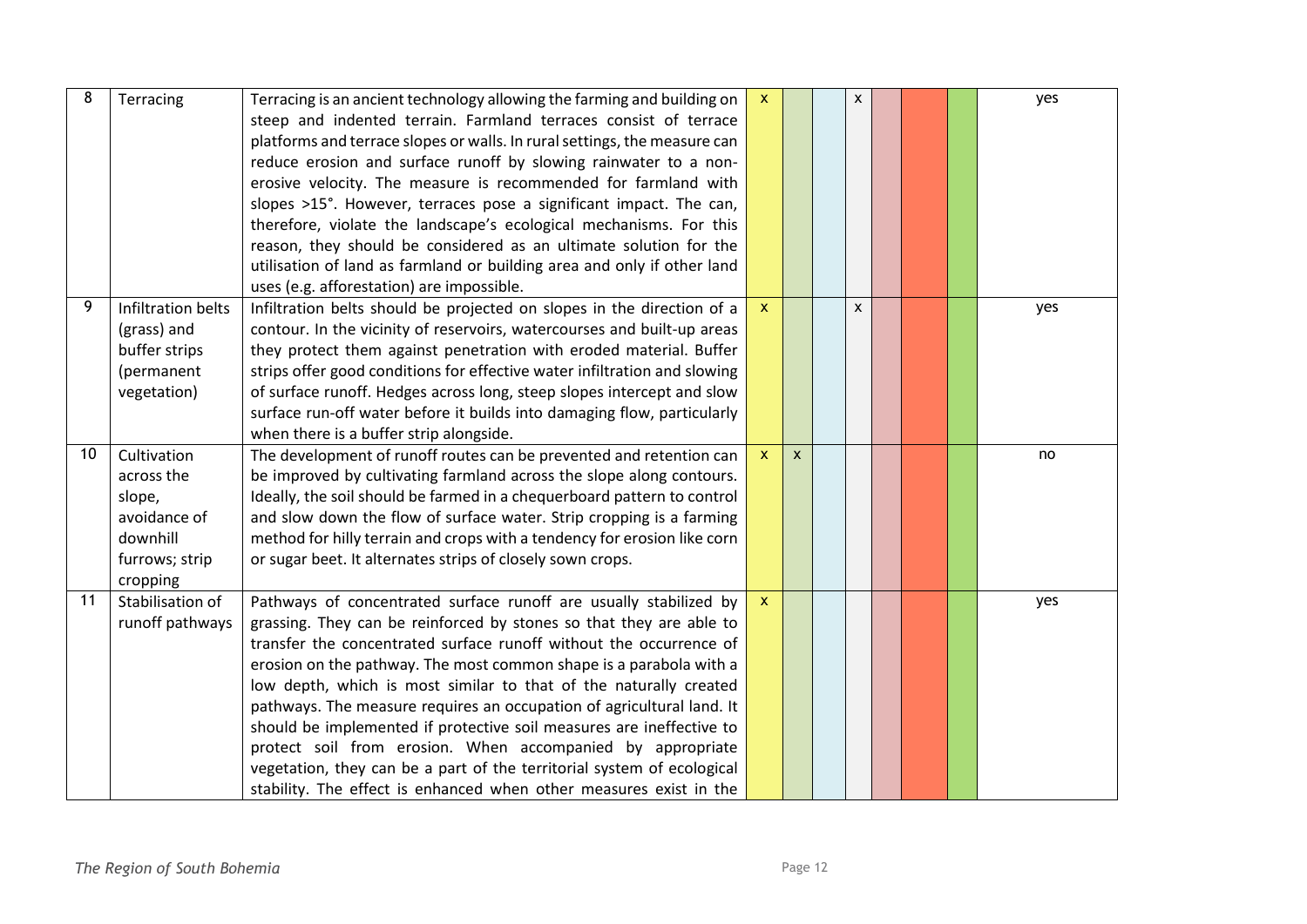|    |                                                                          | contributing area. The consolidation of property rights relations might<br>be necessary.                                                                                                                                                                                                                                                                                                                                                                                                        |              |  |              |  |     |
|----|--------------------------------------------------------------------------|-------------------------------------------------------------------------------------------------------------------------------------------------------------------------------------------------------------------------------------------------------------------------------------------------------------------------------------------------------------------------------------------------------------------------------------------------------------------------------------------------|--------------|--|--------------|--|-----|
| 12 | Permanent<br>grassing of<br>plantations                                  | Permanent grassing or establishing of perennial vegetative cover of<br>vineyards, hop gardens, and orchards reduces runoff and erosion.<br>Vegetation controls erosion by protecting soil from displacement by<br>raindrop impacts and by reducing the velocity and quantity of surface<br>runoff. The measure should be accompanied by other linear<br>biotechnological measures (e.g. ditches) and be implemented<br>especially on slopes >7°; >4°on less permeable soils)                    | $\mathbf{x}$ |  |              |  | no. |
| 13 | Protection and<br>preservation of<br>existing<br>meadows and<br>pastures | Surface runoff at meadows and pastures is attenuated compared to<br>land under arable crops. Thus, a high proportion of meadows and<br>pastures increases the retention capacity of agricultural used land and<br>reduces the surface runoff. Therefore, the preservation of existing<br>meadows against cultivation of crops or building activities especially in<br>head water areas, on slopes, in runoff pathways and along<br>watercourses is a contribution to heavy rain risk reduction. | $\mathbf{x}$ |  | $\mathsf{x}$ |  | yes |
| 14 | Small dikes and<br>pits                                                  | Series of small inter-row pits and dikes/elevations are created on<br>arable land to slow down the surface runoff and support the infiltration<br>into soil.                                                                                                                                                                                                                                                                                                                                    | $\mathbf{x}$ |  |              |  | no  |
| 15 | <b>Baulks</b>                                                            | Baulks are belts of uncultivated land separating fields from each other.<br>If baulks are oriented in the direction of a contour, they can slowdown<br>surface runoff and support infiltration. The highest efficiency is<br>achieved when the measure is accompanied by an infiltration belt<br>located above and a furrow located under the baulk. Implementation<br>is recommended in case that other types of structural measures are<br>ineffective or can't be implemented.               | $\mathbf x$  |  |              |  | yes |
| 16 | <b>Furrows</b>                                                           | Furrows are shallow and wide ditches on arable land with mild slopes<br>and a small longitudinal gradient. They allow interception, infiltration<br>and alternatively drainage of surface runoff. They should be<br>dimensioned properly for meeting functional requirements and<br>require maintenance.                                                                                                                                                                                        | $\mathbf x$  |  |              |  | yes |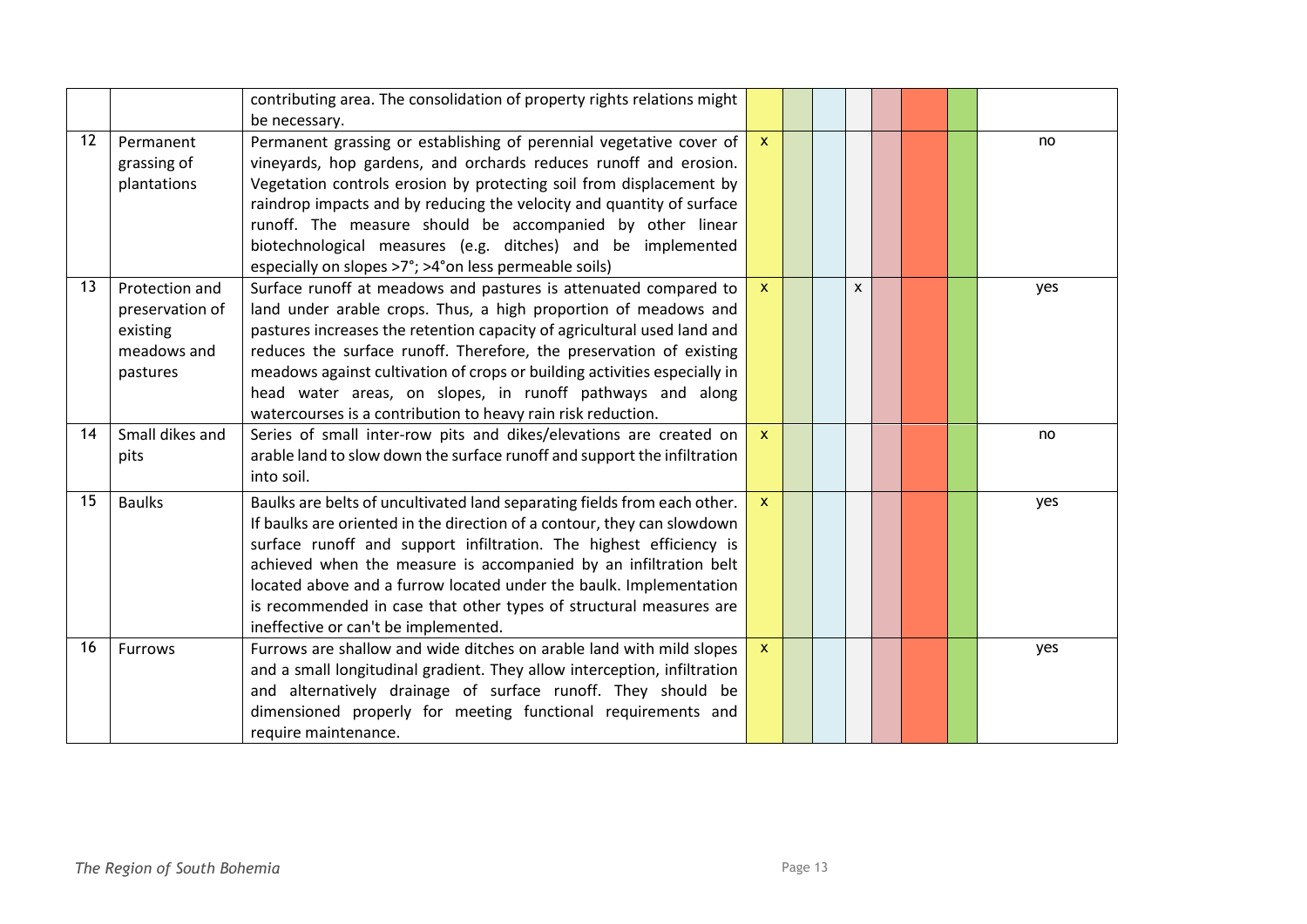| 17 | <b>Barrages</b>                                                                                                   | Barrages act as barriers to swift creeks and gullies or usually dry<br>pathways of concentrated surface runoff. They can be constructed in<br>form of a sill or a step. The measure reduces the longitudinal slopes,<br>serves the accumulation of surface waters and controls the velocity of<br>the concentrated surface runoff during intense rainfall events. It<br>should be implemented in case of ineffectiveness of less intensive<br>measures and requires usually permission.                                                                                                                                                                                                                                                               | $\mathbf{x}$              |              | $\mathsf{x}$ | $\pmb{\chi}$ |                    |  | yes |
|----|-------------------------------------------------------------------------------------------------------------------|-------------------------------------------------------------------------------------------------------------------------------------------------------------------------------------------------------------------------------------------------------------------------------------------------------------------------------------------------------------------------------------------------------------------------------------------------------------------------------------------------------------------------------------------------------------------------------------------------------------------------------------------------------------------------------------------------------------------------------------------------------|---------------------------|--------------|--------------|--------------|--------------------|--|-----|
| 18 | Drainage<br>ditches; swales                                                                                       | Ditches allow intercepting, infiltrating and alternatively draining the<br>surface runoff without causing damage. They should be dimensioned<br>to the corresponding return period of the discharge, meet functional<br>requirements and get regular control and maintenance. Ditches on<br>farmland are usually proposed in areas where the space for<br>constructing furrows is limited. Within urban areas they are part of the<br>urban drainage system and can have a variety of cross sections to suit<br>the urban landscape. They can include the use of planting to provide<br>enhanced visual appeal and water treatment The measure requires an<br>occupation of land. Therefore, settlement of property rights relations<br>is necessary. | $\boldsymbol{\mathsf{x}}$ | $\mathsf{x}$ |              |              | $\pmb{\mathsf{x}}$ |  | yes |
| 19 | Conversion of<br>arable land into<br>grassland/<br>deciduous<br>forest or short<br>rotation<br>plantations        | Heavy rain risk can significantly be reduced by converting farmland into<br>grassland/deciduous forests or short rotation plantations. The<br>measure increases the surface roughness constantly (effect: reduction<br>of flow velocities) and decreases soil erosion (effect: reduction of mud<br>deposition). The measure is well-suited for steep slopes with light soils,<br>for fields prone to flooding, and for drained areas near water courses.                                                                                                                                                                                                                                                                                              | $\mathbf x$               |              | $\mathsf{x}$ |              |                    |  | yes |
| 20 | Local subsidies<br>and voluntary<br>agreements for<br>action<br>exceeding<br>mandatory<br>management<br>standards | There is a large set of EU-requirements and standards that land<br>managers have to meet in order to receive support scheme payments<br>("cross compliance"). However, local risk assessment may require<br>exceeding mandatory standards. Here, voluntary agreements between<br>farmer, land owner and municipality and local subsidies may help.<br>Subsidies and agreements should accommodate the likely changes in<br>precipitation and flooding patterns derived from climate change                                                                                                                                                                                                                                                            | $\boldsymbol{\mathsf{x}}$ | $\mathsf{x}$ |              |              |                    |  | no  |
| 21 | Conservation<br>leases                                                                                            | Lease contracts are legally binding agreements between a lessor and a<br>lessee of land. They contain terms and conditions to which the                                                                                                                                                                                                                                                                                                                                                                                                                                                                                                                                                                                                               | $\boldsymbol{\mathsf{x}}$ | $\mathsf{x}$ |              |              |                    |  | no  |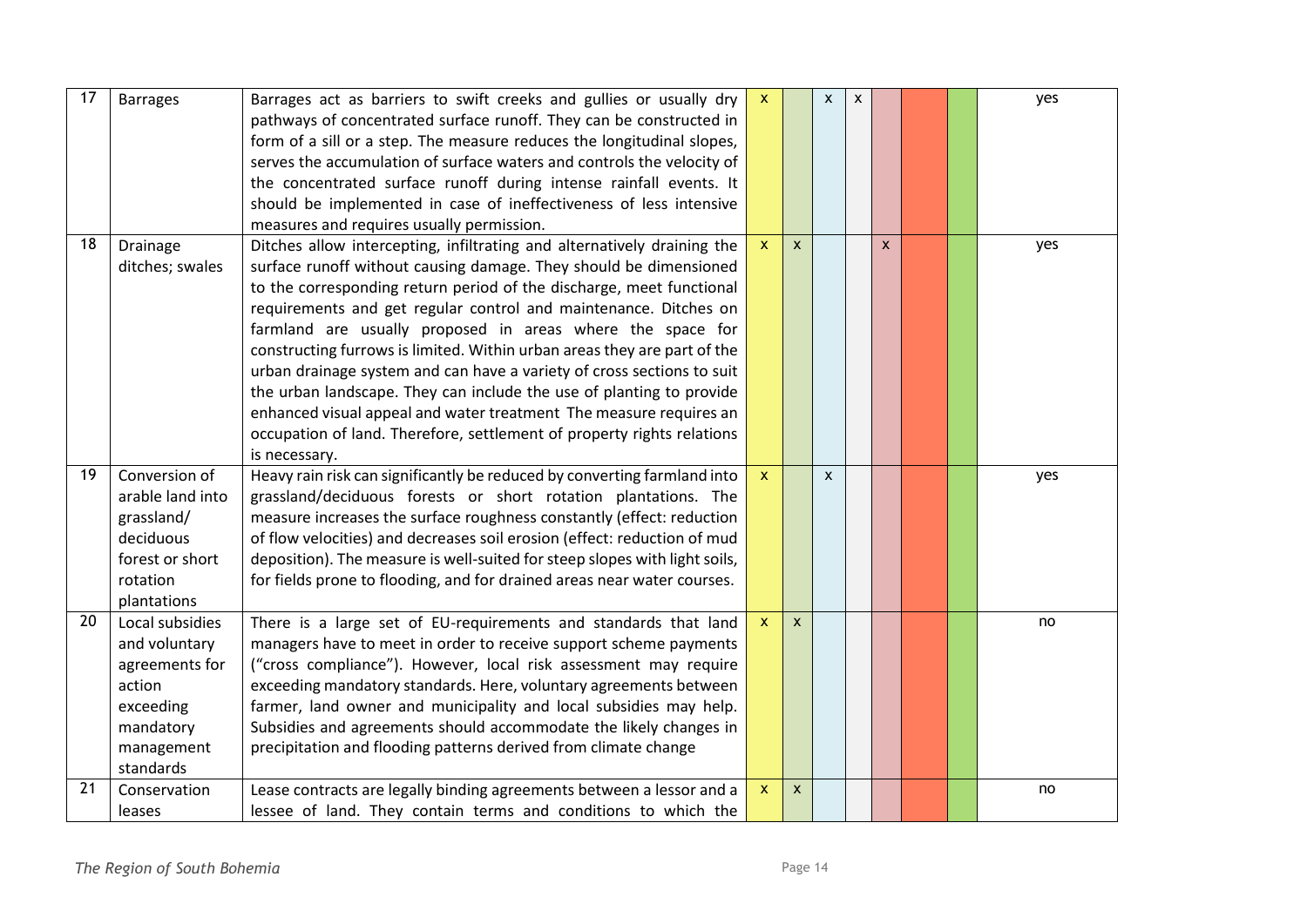|    |                 | property has been leased out. The need for renewal of such              |              |              |              |              |  |    |
|----|-----------------|-------------------------------------------------------------------------|--------------|--------------|--------------|--------------|--|----|
|    |                 | agreements in case of a new lessee or expiring term of lease from time  |              |              |              |              |  |    |
|    |                 | to time provides opportunities for the owner to implicate pluvial flood |              |              |              |              |  |    |
|    |                 | prevention measures by the insertion of restrictions (e.g. for a        |              |              |              |              |  |    |
|    |                 | protective soil management or for a change of land use).                |              |              |              |              |  |    |
| 22 | Land            | Land consolidation is a planning process likely to clarify land         | $\mathsf{x}$ | $\mathsf{x}$ | $\mathsf{x}$ | $\mathsf{x}$ |  | no |
|    | consolidation   | ownership, reduce fragmentation of agricultural land ownership and to   |              |              |              |              |  |    |
|    | processes       | improve rural infrastructure and living conditions. This way it can     |              |              |              |              |  |    |
|    |                 | reintroduce technical measures into collectivized field blocks, and     |              |              |              |              |  |    |
|    |                 | positively influence landscape fragmentation for improving water        |              |              |              |              |  |    |
|    |                 | retention and avoiding uncontrolled hazardous surface runoff. Land      |              |              |              |              |  |    |
|    |                 | consolidation processes should accommodate the likely changes in        |              |              |              |              |  |    |
|    |                 | precipitation and flooding patterns derived from climate change."       |              |              |              |              |  |    |
| 23 | <b>LEADER</b>   | LEADER is an integrated development process in rural areas funded by    | $\mathbf{x}$ | $\mathsf{x}$ | $\mathsf{x}$ | $\mathsf{x}$ |  | no |
|    | processes       | EU CAP funds and designed to engage, enable, resource and empower       |              |              |              |              |  |    |
|    |                 | local (rural) communities. The LEADER approach comprises e.g. bottom    |              |              |              |              |  |    |
|    |                 | up elaboration and implementation of area based local development       |              |              |              |              |  |    |
|    |                 | strategies; integrated and multi-sectoral actions; networking and       |              |              |              |              |  |    |
|    |                 | cooperation. Heavy rain risk reduction can be assigned as development   |              |              |              |              |  |    |
|    |                 | strategy and implemented through related structural or non-structural   |              |              |              |              |  |    |
|    |                 | actions. LEADER processes should accommodate the likely changes in      |              |              |              |              |  |    |
|    |                 | precipitation and flooding patterns derived from climate change.        |              |              |              |              |  |    |
| 24 | Protection,     | Because of their retention effect and because they protect slopes from  |              | $\mathsf{x}$ |              |              |  | no |
|    | rehabilitation  | erosion, forests reduce surface water runoff. Forest management         |              |              |              |              |  |    |
|    | and             | should be adapted to suit the specific needs of vulnerable objects      |              |              |              |              |  |    |
|    | rejuvenation of | further down the slope. Large-scale logging operations, for example,    |              |              |              |              |  |    |
|    | forests esp. on | need to be avoided. Forest composition should be managed to achieve     |              |              |              |              |  |    |
|    | slopes          | a water retention level that is as high as possible.                    |              |              |              |              |  |    |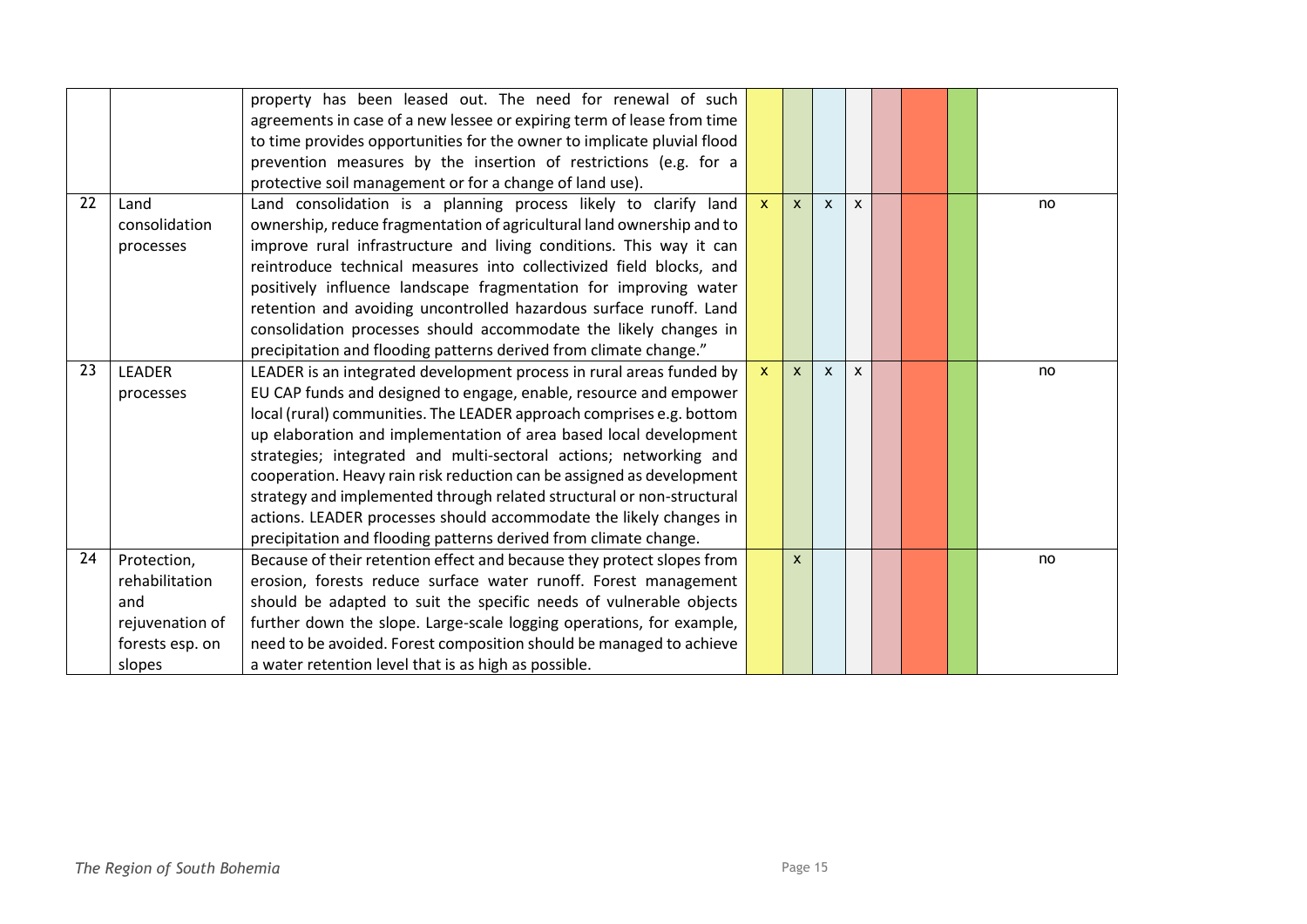| 25 | Good state of        | This measure resides in maintaining good forest health conditions          |                           | $\mathsf{x}$       |              |   |              |  | no  |
|----|----------------------|----------------------------------------------------------------------------|---------------------------|--------------------|--------------|---|--------------|--|-----|
|    | forests              | through appropriate management (e.g. multifunctional forest and            |                           |                    |              |   |              |  |     |
|    |                      | forest fragmentation, reduction of spruce in the 3rd altitudinal zone,     |                           |                    |              |   |              |  |     |
|    |                      | uniform shelter-wood systems and partial systems, coppice forests).        |                           |                    |              |   |              |  |     |
|    |                      | The aim is to increase the soil infiltration, slowing surface runoff and   |                           |                    |              |   |              |  |     |
|    |                      | reduce the risk of soil erosion by improving the forest health             |                           |                    |              |   |              |  |     |
|    |                      | conditions. The management in forests should be focused on bringing        |                           |                    |              |   |              |  |     |
|    |                      | them to natural state in order to increase their resilience and hence      |                           |                    |              |   |              |  |     |
|    |                      | their ability to retain rainfall water and reduce the risk of flash floods |                           |                    |              |   |              |  |     |
|    |                      | in watersheds.                                                             |                           |                    |              |   |              |  |     |
| 26 | <b>Risk reducing</b> | The measure resides in eliminating the risk of forest soil damage due      |                           | $\mathsf{x}$       |              |   |              |  | no  |
|    | during cutting       | to cutting. Specifically, the measure includes for example use of cable    |                           |                    |              |   |              |  |     |
|    | and remediation      | transport systems, caterpillar tractors, and avoidance of transport in     |                           |                    |              |   |              |  |     |
|    | procedures           | the same routes. If damages of the forest soil occur, it is necessary to   |                           |                    |              |   |              |  |     |
|    |                      | remediate them immediately in order not to disrupt the natural soil        |                           |                    |              |   |              |  |     |
|    |                      | processes. Any remediation activities depend on the specific damages       |                           |                    |              |   |              |  |     |
|    |                      | and should be conducted immediately after finalizing the cutting.          |                           |                    |              |   |              |  |     |
| 27 | Afforestation in     | Headwaters are the source areas for rivers and streams, crucial for        |                           | $\mathsf{x}$       |              |   |              |  | yes |
|    | headwater            | sustaining the structure, function, productivity and complexity of         |                           |                    |              |   |              |  |     |
|    | areas and on         | downstream ecosystems. In areas of high relief, afforestation of           |                           |                    |              |   |              |  |     |
|    | hillslopes           | headwater catchments can contribute to slope stabilization and may         |                           |                    |              |   |              |  |     |
|    |                      | reduce the risks associated with landslides.                               |                           |                    |              |   |              |  |     |
| 28 | Immediate            | Reforestation a very effective measure of vegetation restoration and       |                           | $\pmb{\mathsf{X}}$ |              |   |              |  | no  |
|    | reforestation of     | erosion control. Natural vegetation development and succession             |                           |                    |              |   |              |  |     |
|    | areas damaged        | processes is comparably and risk of uncontrolled runoff and soil           |                           |                    |              |   |              |  |     |
|    | by natural           | erosion is high for a long time. Also evaporation slows down the           |                           |                    |              |   |              |  |     |
|    | disasters            | succession.                                                                |                           |                    |              |   |              |  |     |
| 29 | Dry detention        | Natural or artificially created detention basins and depressions with a    | $\boldsymbol{\mathsf{x}}$ | $\mathsf{X}^-$     | $\mathsf{x}$ | X | $\mathsf{x}$ |  | yes |
|    | reservoirs and       | specific retention capacity can be used as temporary water reservoir       |                           |                    |              |   |              |  |     |
|    | depressions of       | for runoff water during heavy rainfall. They slow down the surface         |                           |                    |              |   |              |  |     |
|    | any capacity         | runoff; thus they contribute to a delay and attenuation of flood waves.    |                           |                    |              |   |              |  |     |
|    |                      | They can be located at the deepest point in almost any surrounding $-$     |                           |                    |              |   |              |  |     |
|    |                      | farmland, forests, along watercourses or within settlement areas on        |                           |                    |              |   |              |  |     |
|    |                      | public or private ground. They fall dry during dry periods. Surface        |                           |                    |              |   |              |  |     |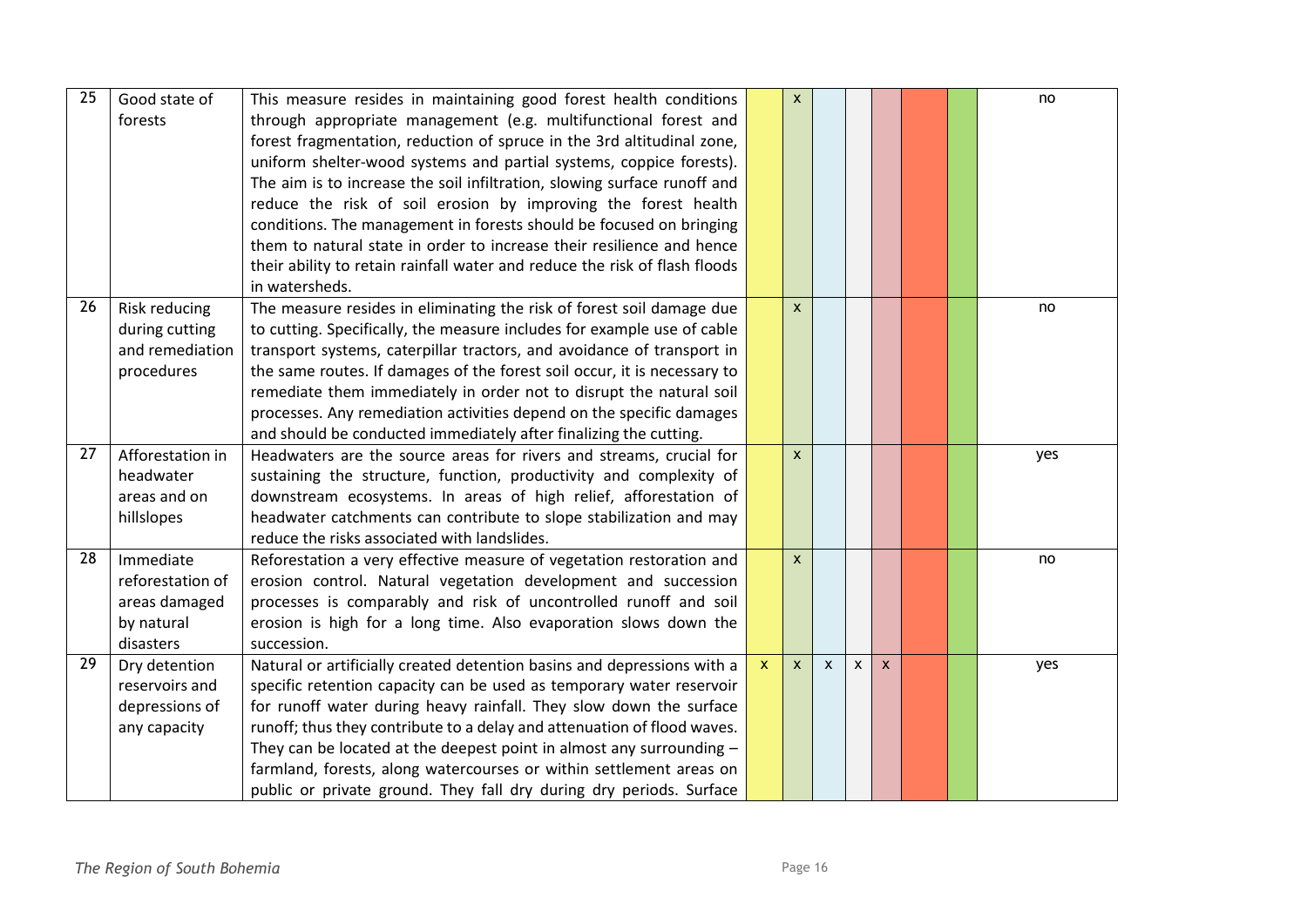|    |                  | drainage water needs to be diverted towards them; regular<br>maintenance needs to be assured (material accumulation). |              |              |              |              |  |     |
|----|------------------|-----------------------------------------------------------------------------------------------------------------------|--------------|--------------|--------------|--------------|--|-----|
| 30 | Dry retention    | Variety of dry reservoirs located on watercourses. They consist of a                                                  |              |              | $\mathsf{x}$ | $\mathsf{x}$ |  | yes |
|    | reservoirs with  | large, dry, upper level, which is submerged during heavy rainfall and                                                 |              |              |              |              |  |     |
|    | a constant flow  | from a trough in which there is always water or shallow wetland.                                                      |              |              |              |              |  |     |
| 31 | Small retention  | Small reservoirs (protective reservoirs) are constructed to intercept                                                 | $\mathbf{x}$ | $\mathsf{x}$ |              | X            |  | yes |
|    | reservoirs       | surface runoff and transform flood waves, so they can protect objects                                                 |              |              |              |              |  |     |
|    |                  | underneath them from the negative effects of floods and from the                                                      |              |              |              |              |  |     |
|    |                  | transported soil particles from erosion processes. The ideal is the                                                   |              |              |              |              |  |     |
|    |                  | design of multipurpose reservoirs that can perform multiple functions                                                 |              |              |              |              |  |     |
|    |                  | simultaneously. The measure requires an occupation of (often                                                          |              |              |              |              |  |     |
|    |                  | agricultural) land. Therefore, settlement of property rights relations is                                             |              |              |              |              |  |     |
|    |                  | necessary. Design documentation, planning permission, and                                                             |              |              |              |              |  |     |
|    |                  | realization might be demanding.                                                                                       |              |              |              |              |  |     |
| 32 | Increasing the   | The measures reside in terrain modifications of channels and                                                          |              |              | $\mathsf{x}$ | $\mathsf{x}$ |  | yes |
|    | retention        | floodplain to increase their ability to slow down the runoff and to                                                   |              |              |              |              |  |     |
|    | capacity of      | create inundation zones so that potential consequences of surface                                                     |              |              |              |              |  |     |
|    | existing         | runoff would be reduced. They can include individual modifications                                                    |              |              |              |              |  |     |
|    | channels and     | that are generally termed "restoration". Specifically, modification of                                                |              |              |              |              |  |     |
|    | floodplains by   | the channel's course, branching of streams, channel stabilisation,                                                    |              |              |              |              |  |     |
|    | restoration      | restoration of oxbows, accompanying riparian vegetation. The effect of                                                |              |              |              |              |  |     |
|    |                  | the stream modification itself is not decisive in terms of surface runoff.                                            |              |              |              |              |  |     |
|    |                  | However, if the modification is a part of a set of other measures in the                                              |              |              |              |              |  |     |
|    |                  | contributing area, it can certainly play a positive role in slowing down                                              |              |              |              |              |  |     |
|    |                  | the runoff and reduction of peak discharge. In general, the goal is to                                                |              |              |              |              |  |     |
|    |                  | bring the stream as close as possible to the near-natural state.                                                      |              |              |              |              |  |     |
| 33 | Decommissionin   | Small (unsealed) roads within forests and on farmland often cause                                                     | $\mathsf{x}$ | $\mathsf{x}$ |              |              |  | yes |
|    | g of farmland    | surface runoff and erosion or they are damaged themselves in case of                                                  |              |              |              |              |  |     |
|    | and forest roads | heavy rain. Furthermore, the road density can have a decisive influence                                               |              |              |              |              |  |     |
|    |                  | on the water drainage of larger areas. Existing road network within                                                   |              |              |              |              |  |     |
|    |                  | forests and on farmland should be checked for its necessity and                                                       |              |              |              |              |  |     |
|    |                  | decommissioned if possible and necessary for reduction of pluvial                                                     |              |              |              |              |  |     |
|    |                  | flood risk. Desealing and improvement of infiltration can be aim of land                                              |              |              |              |              |  |     |
|    |                  | consolidation processes.                                                                                              |              |              |              |              |  |     |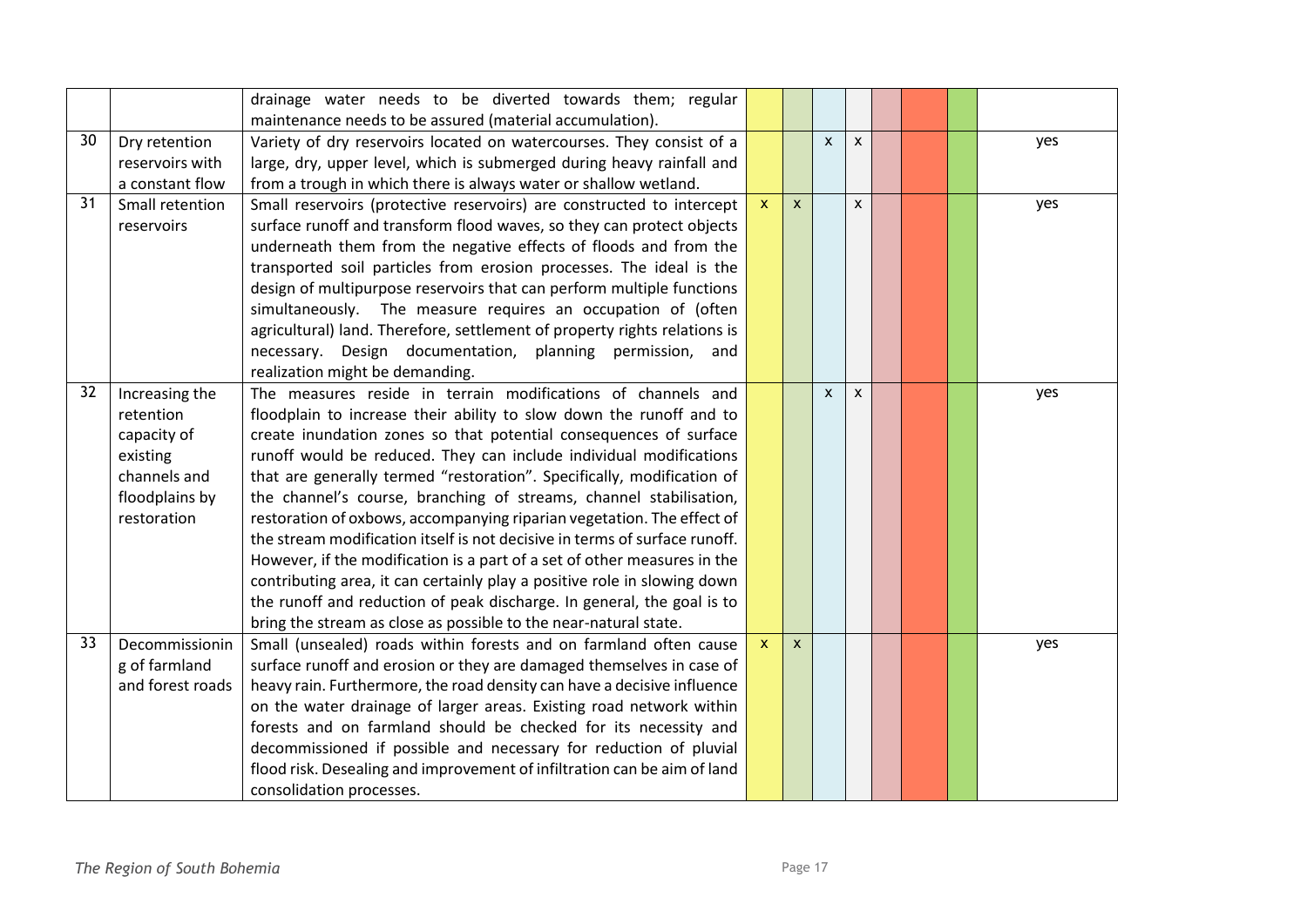| 34 | Appropriate<br>design of<br>unsealed roads<br>and stream<br>crossing in<br>forests | Design of forest roads should be done in a way that surface water is<br>diverted to the forest aside. Various surfaces cross drain solutions with<br>a different level of maintenance need are available (e.g. rolling drain<br>dip, culverts, rubber strips). They need to be combined with ditch dams<br>for directing runoff. New forest roads should be planned carefully and<br>only in exceptional cases. An interesting solution for small stream<br>crossings can be the substitution of bridges or pipes by fords - e.g. after<br>damages caused by flooding. This reduces the danger of blocking and<br>flooding.                                                                                                                                                                                                                                |                           | $\mathsf{x}$ | $\mathsf{x}$              |              |  | no  |
|----|------------------------------------------------------------------------------------|------------------------------------------------------------------------------------------------------------------------------------------------------------------------------------------------------------------------------------------------------------------------------------------------------------------------------------------------------------------------------------------------------------------------------------------------------------------------------------------------------------------------------------------------------------------------------------------------------------------------------------------------------------------------------------------------------------------------------------------------------------------------------------------------------------------------------------------------------------|---------------------------|--------------|---------------------------|--------------|--|-----|
| 35 | Restoration of<br>floodplains and<br>floodplain<br>forests, natural<br>succession  | Identifying and re-establishing of flood plains and deposition areas,<br>such as by removal of protection structures for agricultural land,<br>contributes to the retention of water along rivers and, thus, to heavy<br>rain risk reduction. In the past, most floodplains have been taken over<br>for other uses; former floodplain forests are separated from river and<br>runoff pathways and modified into residual low-density forests without<br>natural regeneration. Land use of flood plains can be different. Most<br>space is required by self-regenerating floodplain forests ("mobile<br>ecosystems") - much more than floodplain grassland or reed beds.<br>Restoration of such forests is a demanding and long-lasting process and<br>requires planning; however, it is a crucial measure for climate change<br>adaptation and mitigation. | $\mathsf{x}$              | $\mathsf{x}$ | $\mathsf{x}$              | $\mathsf{x}$ |  | yes |
| 36 | Restoration of<br>wetlands                                                         | Among other benefits, the measure serves as a heavy rain risk<br>reduction measure as it delays and attenuates also water on its way to<br>a stream. Wetland provides water retention and improves the<br>hydrological regime of degraded land. Rewetting includes a wide<br>variety of large and small-scale measures, e.g. impounding measures<br>like blocking of drainage ditches or changes in the forest practice.<br>Wetland restoration is a long-term measure, requiring a long-term-<br>constant strategy and constant review.                                                                                                                                                                                                                                                                                                                   | $\mathsf{x}$              | $\mathsf{x}$ | $\mathsf{x}$              |              |  | yes |
| 37 | Creation of<br>inundation<br>zones                                                 | The main goal of this group of measures is to enhance the<br>transformational and accumulation effects of existing and re-<br>developing floodplains by terrain modifications like lowering of banks,<br>offset or demolition of flood protection dikes etc. This allows the water<br>to flood the floodplain during the periods of increased discharges.                                                                                                                                                                                                                                                                                                                                                                                                                                                                                                  | $\boldsymbol{\mathsf{x}}$ | $\mathsf{x}$ | $\boldsymbol{\mathsf{x}}$ |              |  | yes |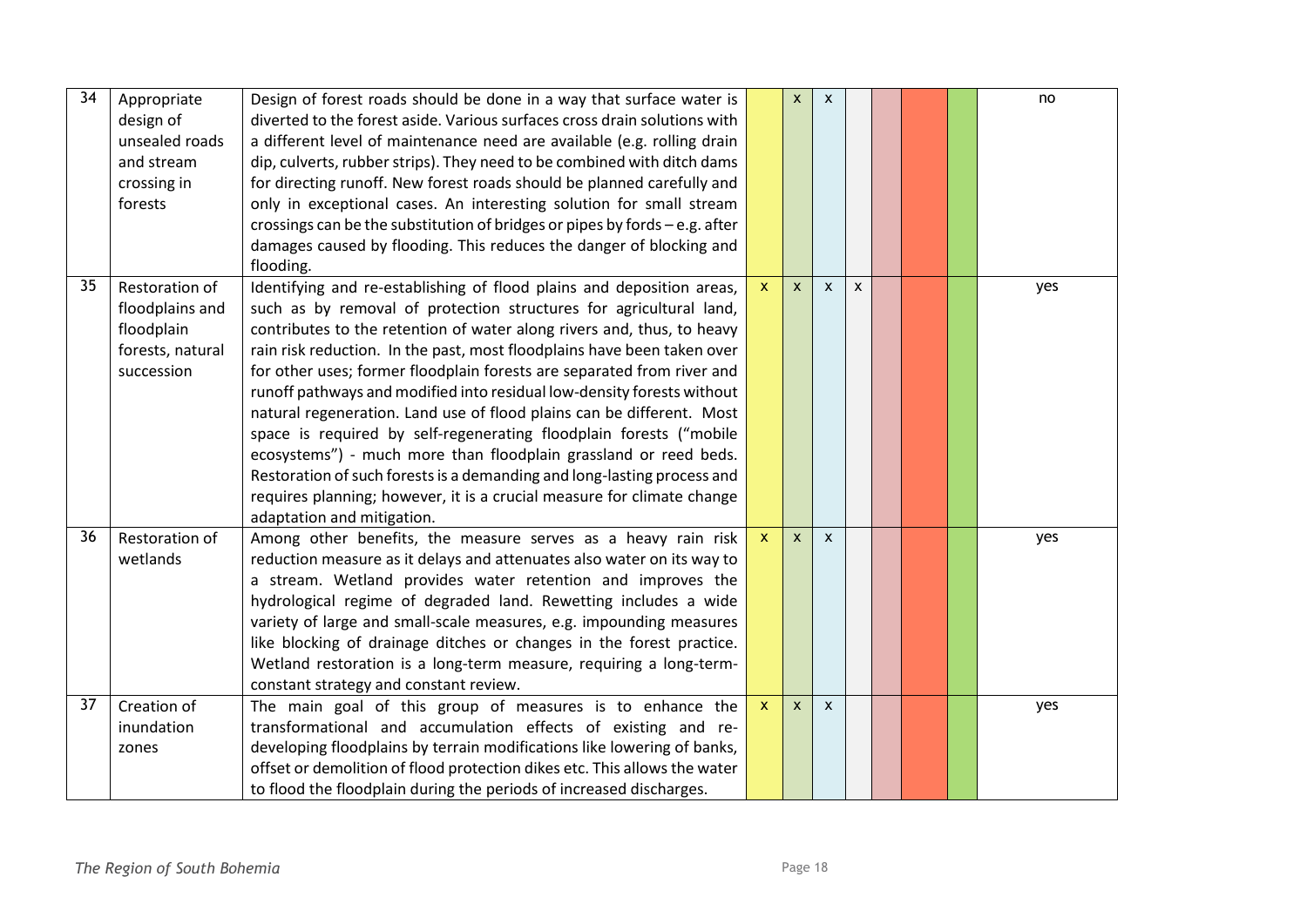| 38 | Regulation of<br>torrent streams<br>and gullies                                                                           | This measure is usually carried out in form of sets of barrages built in a<br>direction perpendicular to a stream's direction. The aim of the measure<br>is to modify the erosion and accumulation processes in torrent streams<br>through the retention of water and eroded material, e.g. when<br>settlement areas are at risk. It effect is enhanced when applied<br>together with other measures in the watershed. The material used for<br>the barriers depends on the natural conditions of the area of interest<br>and on hydro-technical calculations. Permission by water management<br>authority and nature conservation authority may be required. |                           |              | $\pmb{\chi}$              | $\pmb{\chi}$ |  | yes |
|----|---------------------------------------------------------------------------------------------------------------------------|---------------------------------------------------------------------------------------------------------------------------------------------------------------------------------------------------------------------------------------------------------------------------------------------------------------------------------------------------------------------------------------------------------------------------------------------------------------------------------------------------------------------------------------------------------------------------------------------------------------------------------------------------------------|---------------------------|--------------|---------------------------|--------------|--|-----|
| 39 | Small elevation<br>oriented dikes                                                                                         | Such dikes aim to shorten the length of slope, thus slowing down<br>surface runoff and reducing soil erosion on arable land. They also<br>support the infiltration into the soil. They need to be can be<br>constructed in the direction of contours with a zero longitudinal slope.<br>Both, the area in front of the barrier and its height must be<br>corresponding to the need for retention volume of water, including the<br>volume of deposited eroded material. Most frequently, they are<br>constructed in the form of an earth embankment reinforced by grass.                                                                                      | $\mathbf{x}$              |              |                           |              |  | yes |
| 40 | Embankments<br>in the bump<br>curves of<br>streambeds,<br>boulder<br>structures                                           | Embankments in the bump curves of the brook course can prevent<br>overflowing and erosion of banks.                                                                                                                                                                                                                                                                                                                                                                                                                                                                                                                                                           |                           |              | $\boldsymbol{\mathsf{x}}$ |              |  | no  |
| 41 | Constructions<br>for sediment<br>and debris<br>retention,<br>(sediment<br>capture ponds,<br>wooden rakes,<br>trash racks) | Sediment capture ponds are engineered ponds placed in networks of<br>forest ditches. They slow the velocity of water and cause the deposition<br>of suspended materials. To prevent debris from clogging channels in<br>forests and on farmland, also simple wooden rakes within ditches and<br>brooks can be constructed to hold materials back. Trash racks are steel<br>structures preventing debris from clogging the entrance to the storm<br>water drainage systems. They are usually used in areas closed to<br>urbanised areas. Any constructions for sediment and debris retention<br>require regular control and maintenance.                       | $\boldsymbol{\mathsf{x}}$ | $\mathsf{x}$ | $\mathsf{x}$              | X            |  | no  |
| 42 | Linear<br>protection<br>measures                                                                                          | Linear protection measures help to direct the water to areas, where it<br>does not cause harm. Such measures are flood protection dams, flood<br>protection walls, mobile flood protection systems, water drains                                                                                                                                                                                                                                                                                                                                                                                                                                              | $\mathbf{x}$              |              |                           | X            |  | yes |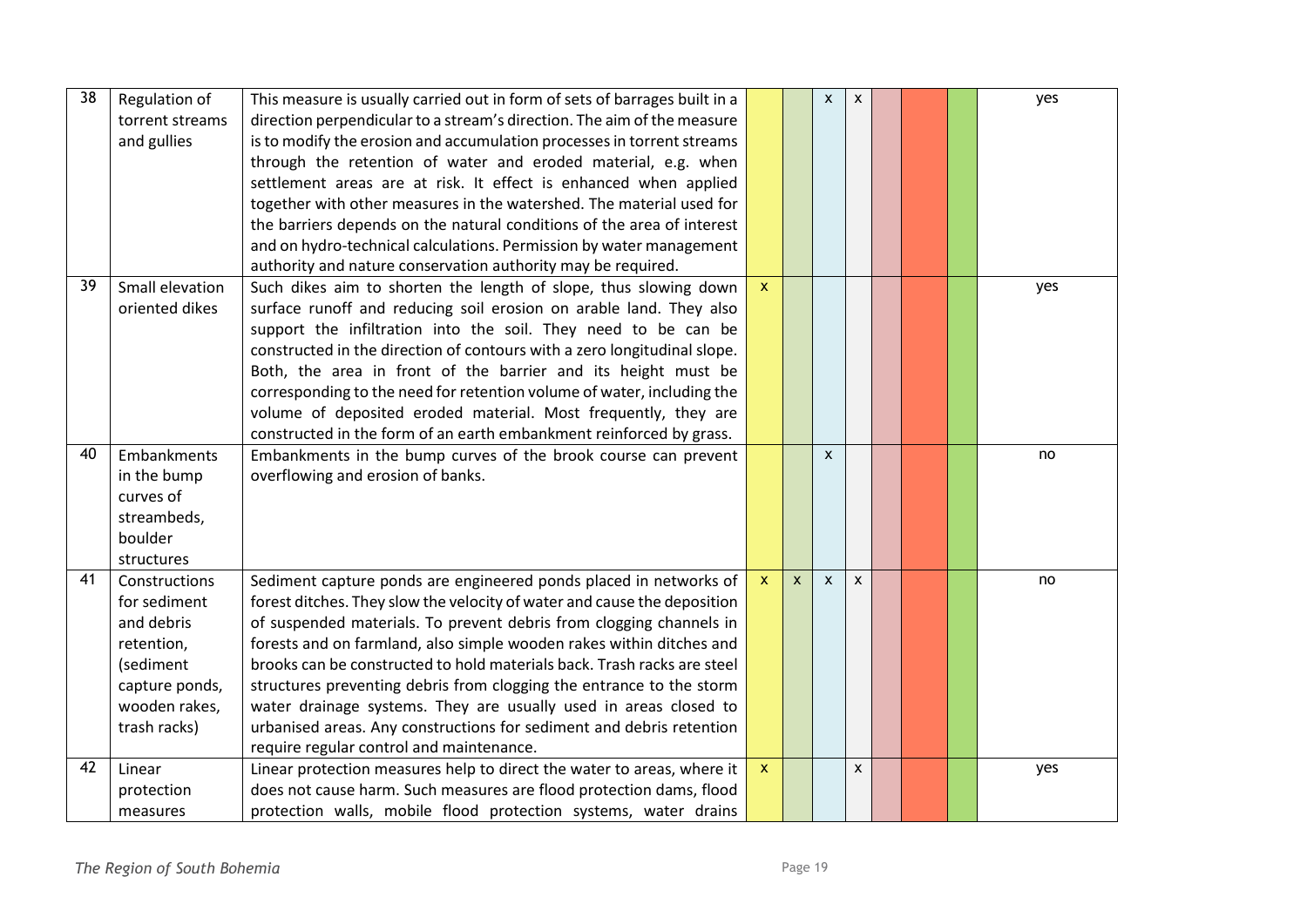|    |                                                                                                                                                       | (enhancement, removal of obstacles), storm water drainage and<br>culverts, emergency waterways, flood channels, road drainage in case<br>of new constructions and refurbishment. They have in common that<br>they need maintenance, training in operating to ensure the functional<br>capability.                                                                                                                                                                                                                                                                                                                                                               |                           |              |              |                |                           |  |     |
|----|-------------------------------------------------------------------------------------------------------------------------------------------------------|-----------------------------------------------------------------------------------------------------------------------------------------------------------------------------------------------------------------------------------------------------------------------------------------------------------------------------------------------------------------------------------------------------------------------------------------------------------------------------------------------------------------------------------------------------------------------------------------------------------------------------------------------------------------|---------------------------|--------------|--------------|----------------|---------------------------|--|-----|
| 43 | Rainwater<br>management in<br>decentralised<br>systems                                                                                                | This group of measures includes linear and aerial permeable elements,<br>furrows, rainwater reservoirs, vegetation roofs and vegetating for<br>decentralised management of rain water aiming on better infiltration<br>and evaporation in settlement areas. Applied in a complex, it can<br>reduce not only the total volume of surface water but also the speed<br>of surface runoff significantly. The measure has a large number of<br>benefits for the environment.                                                                                                                                                                                         |                           |              |              | $\pmb{\times}$ |                           |  | no  |
| 44 | Buffer zones of<br>riparian<br>vegetation and<br>areas with<br>hydrophilic<br>treatment<br>plants for<br>protecting<br>water bodies<br>from pollution | The measures describe vegetation-covered systems which are in<br>varying degrees saturated with water. They pre-treat rainwater and<br>extend the retention time. They can serve as buffer zones around<br>water bodies. Pollutants are removed as a result of intensive<br>sedimentation and assimilation by aquatic vegetation and adsorption<br>in biogeochemical barriers e.g. in the form of gabions filled with<br>dolomite or limestone and covered with a coconut mats. They are<br>particularly important in the case of inflow of heavily polluted waters<br>after heavy rain events.                                                                 |                           |              | $\mathsf{x}$ |                |                           |  | no  |
| 45 | Sequential<br>sedimentation<br>and biofiltration<br>systems                                                                                           | Such systems consist of a variety of a hydrophyte treatment plants for<br>eco-hydrological regulation. They are structured in three zones: a zone<br>for intensive sedimentation (in which a combination of fixed and<br>portable structures modifies the hydrodynamics of the chamber and<br>increases sedimentation); another zone for intensive biogeochemical<br>processes (where thick limestone fractions capture phosphorus<br>compounds); and a third zone for biofiltration (for the removal of<br>biogenic compounds using macrophytes). The zones are separated<br>from each other by gabions from thick gravel, which additionally filter<br>water. |                           |              | $\mathsf{x}$ |                |                           |  | no  |
| 46 | Establishing and<br>considering of<br>local and                                                                                                       | Land-use planning is an effective instrument to reduce future flood<br>risk. The flood risk can decrease significantly, if changes of use,<br>adjustments of use, restrictions of use or flood-adapted construction                                                                                                                                                                                                                                                                                                                                                                                                                                             | $\boldsymbol{\mathsf{X}}$ | $\mathsf{x}$ | $\mathsf{x}$ | X              | $\boldsymbol{\mathsf{X}}$ |  | yes |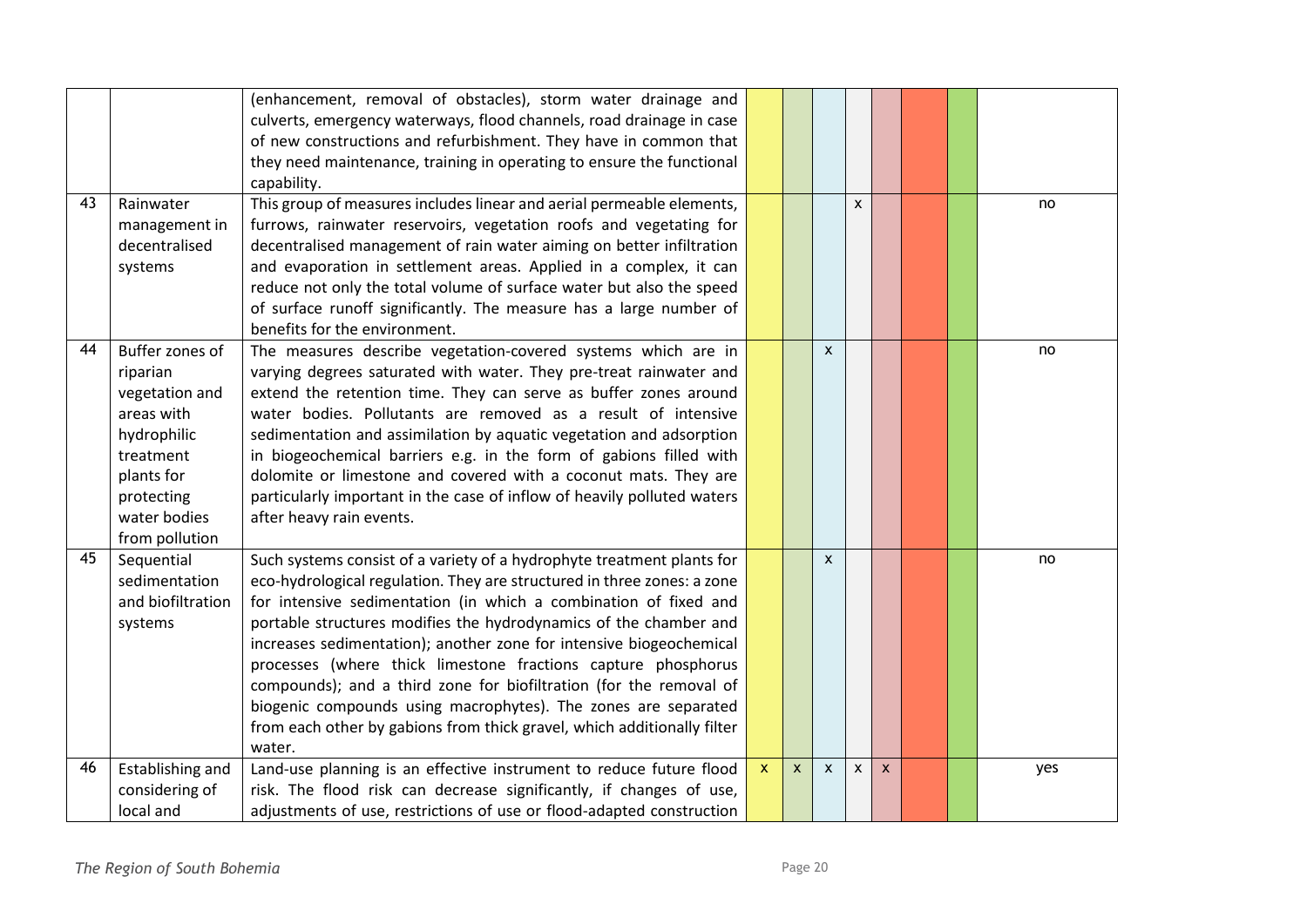|    | regional land-<br>use planning                                                                                                                                          | and development in flood prone areas are considered in both phases<br>of planning: formulation and implementation of plans. The power of<br>the instrument is very limited for existing built up areas in hazardous<br>locations. Land use planning must be accompanied with other actions                                                                                                                                             |  |   |                           |  |     |
|----|-------------------------------------------------------------------------------------------------------------------------------------------------------------------------|----------------------------------------------------------------------------------------------------------------------------------------------------------------------------------------------------------------------------------------------------------------------------------------------------------------------------------------------------------------------------------------------------------------------------------------|--|---|---------------------------|--|-----|
|    |                                                                                                                                                                         | and should accommodate the likely changes in precipitation and<br>flooding patterns derived from climate change.                                                                                                                                                                                                                                                                                                                       |  |   |                           |  |     |
| 47 | Avoidance of<br>building in<br>hazard zones:<br>Adaptation/re-<br>zoning/shifting<br>of building areas                                                                  | Zoning plans for undeveloped plots of land which have already been<br>designated as development areas are adapted to account for the risk<br>to these areas; if necessary, a new area is designated as planning area<br>for the revision stage (while the municipality revises the<br>zoning/development plan).                                                                                                                        |  | x |                           |  | yes |
| 48 | Avoidance of<br>building in<br>hazard zones:<br>Prevention by<br>designation of<br>specific<br>grassland or<br>protection<br>zones in<br>development or<br>zoning plans | Damage from pluvial floods can be excluded by taking pluvial<br>floodwaters into consideration in development and zoning plans and<br>by establishing free pathways for runoff. This can be done by building<br>regulations, e.g. by designation of special grassland or protection zones<br>in risk areas in the zoning plan. Such zones serve for retention and a<br>controlled discharge of the water masses in case of heavy rain. |  | X |                           |  | yes |
| 49 | Avoidance of<br>building in<br>hazard zones:<br>Refusal of<br>building<br>permission                                                                                    | Pieces of land which have been zoned for development but are as yet<br>undeveloped are declared to be unsuitable for building, or building<br>permission is not granted.                                                                                                                                                                                                                                                               |  | X |                           |  | no  |
| 50 | Avoidance of<br>building in<br>hazard zones:<br>Appropriate<br>location of                                                                                              | Exclude new developments that would increase the damage by shifting<br>the location of the planned building outside the hazard area of the<br>property.                                                                                                                                                                                                                                                                                |  | X | $\boldsymbol{\mathsf{X}}$ |  | yes |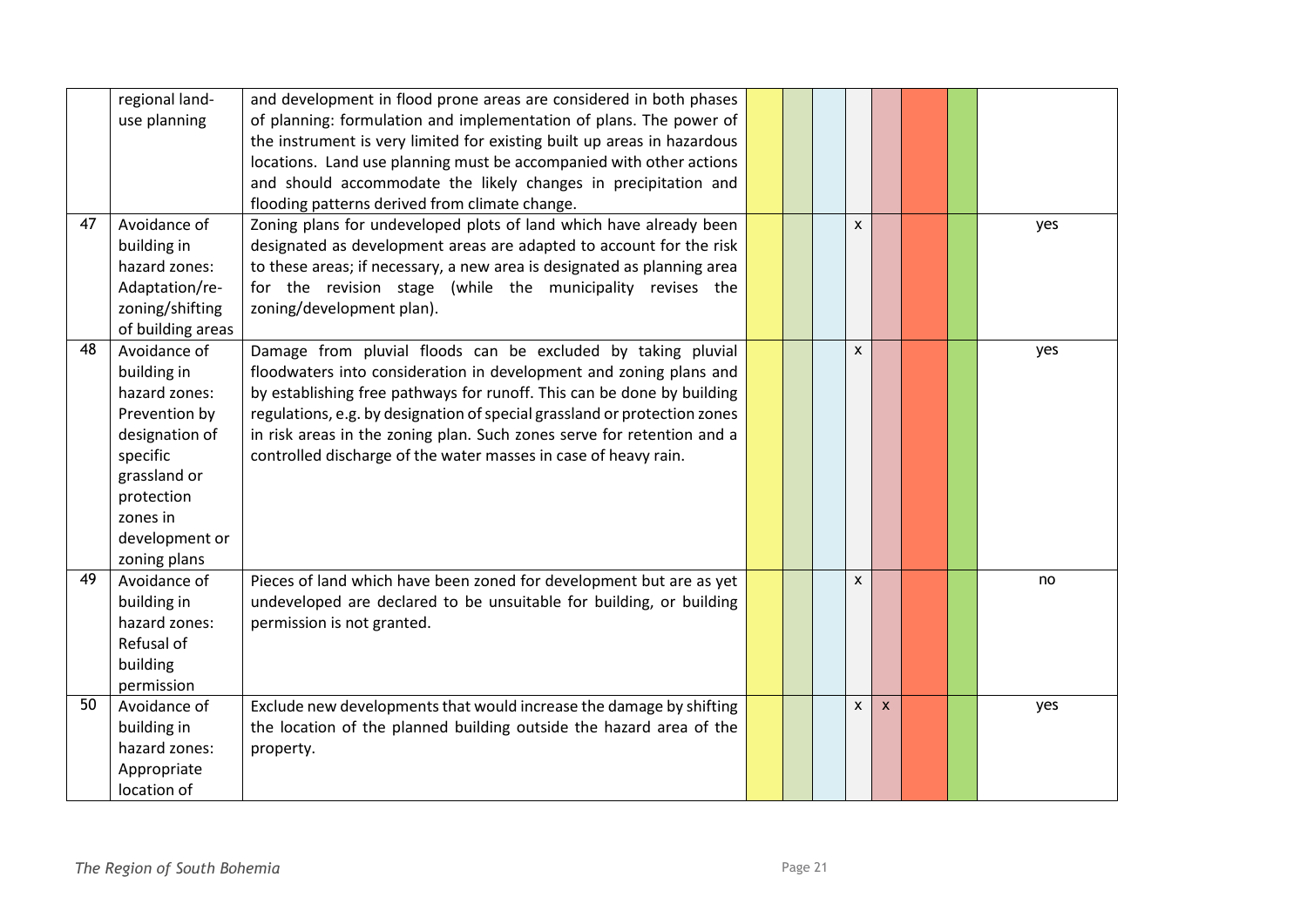|                 | houses on<br>properties                                                                                                                          |                                                                                                                                                                                                                                                                                                                                                                                                                                                                                                                                                                                   |              |              |                |              |  |     |
|-----------------|--------------------------------------------------------------------------------------------------------------------------------------------------|-----------------------------------------------------------------------------------------------------------------------------------------------------------------------------------------------------------------------------------------------------------------------------------------------------------------------------------------------------------------------------------------------------------------------------------------------------------------------------------------------------------------------------------------------------------------------------------|--------------|--------------|----------------|--------------|--|-----|
| $\overline{51}$ | Precautionary<br>measures when<br>granting of<br>building permit<br>provisions                                                                   | Requirements are expressed when granting building permissions, in<br>order to prevent negative consequences of pluvial floods for buildings<br>and for third parties.                                                                                                                                                                                                                                                                                                                                                                                                             |              |              | $\mathsf{x}$   | $\mathsf{x}$ |  | no  |
| 52              | Green roofs                                                                                                                                      | Through the vegetation of the soil substrate on the roofs water is<br>retained and can evaporate. Two system of green roofing can be<br>distinguished based on the level of maintenance.                                                                                                                                                                                                                                                                                                                                                                                          |              |              | X              | $\mathsf{x}$ |  | no  |
| 53              | Creation and<br>maintenance of<br>retention areas<br>in urban areas                                                                              | Retention areas should be placed in the lowest points of urban areas.<br>Surface drainage must ensure that water is diverted towards these<br>areas - preferably on the surface (hollows, streets etc.). Receiving<br>waters and soil needs to be protected from pollution. The realisation<br>of central retention areas is greatly dependent on available space and<br>the topographic condition. Development and zoning plans provide<br>opportunities for implementation.                                                                                                     |              |              | $\mathsf{x}$   |              |  | yes |
| 54              | Multi-functional<br>traffic and<br>parking areas<br>dedicated as<br>thoroughfare<br>for runoff or as<br>temporary<br>inundated<br>retention area | Public and private space such as streets or parking areas, play- and<br>sportsgrounds can be designed for temporarily use as thoroughfare for<br>runoff and/or temporary retention area and thus help to direct and/or<br>slowdown runoff water in case of a heavy rain events. Temporary<br>inundated areas or water squares are open areas in an urban<br>environment which take up urban stormwater (e.g. from roof<br>drainages). The incoming water is filtered first and, after temporal<br>retention of up to 48h, is then delivered to streams or to the sewer<br>system. |              |              | $\pmb{\times}$ |              |  |     |
| 55              | Rain /<br>stormwater<br>gardens,<br>bioretention<br>cells                                                                                        | Rain gardens are small-scale vegetated gardens used for storage and<br>infiltration. They are typically applied at a property level and close to<br>buildings, for example to capture and infiltrate roof drainage. They use<br>a range of components, typically incorporated into the garden<br>landscape design as appropriate.                                                                                                                                                                                                                                                 |              |              | X              | $\mathsf{x}$ |  | yes |
| 56              | Infiltrating<br>pavements/per<br>meable                                                                                                          | Permeable paving is designed to allow rainwater to infiltrate through<br>the surface, either into underlying layers (soils and aquifers), or be<br>stored below ground and released at a controlled rate to surface water.<br>Sealed surfaces can be replaced by different materials, such as gravel                                                                                                                                                                                                                                                                              | $\mathsf{x}$ | $\mathsf{x}$ | X              | $\mathsf{x}$ |  | no  |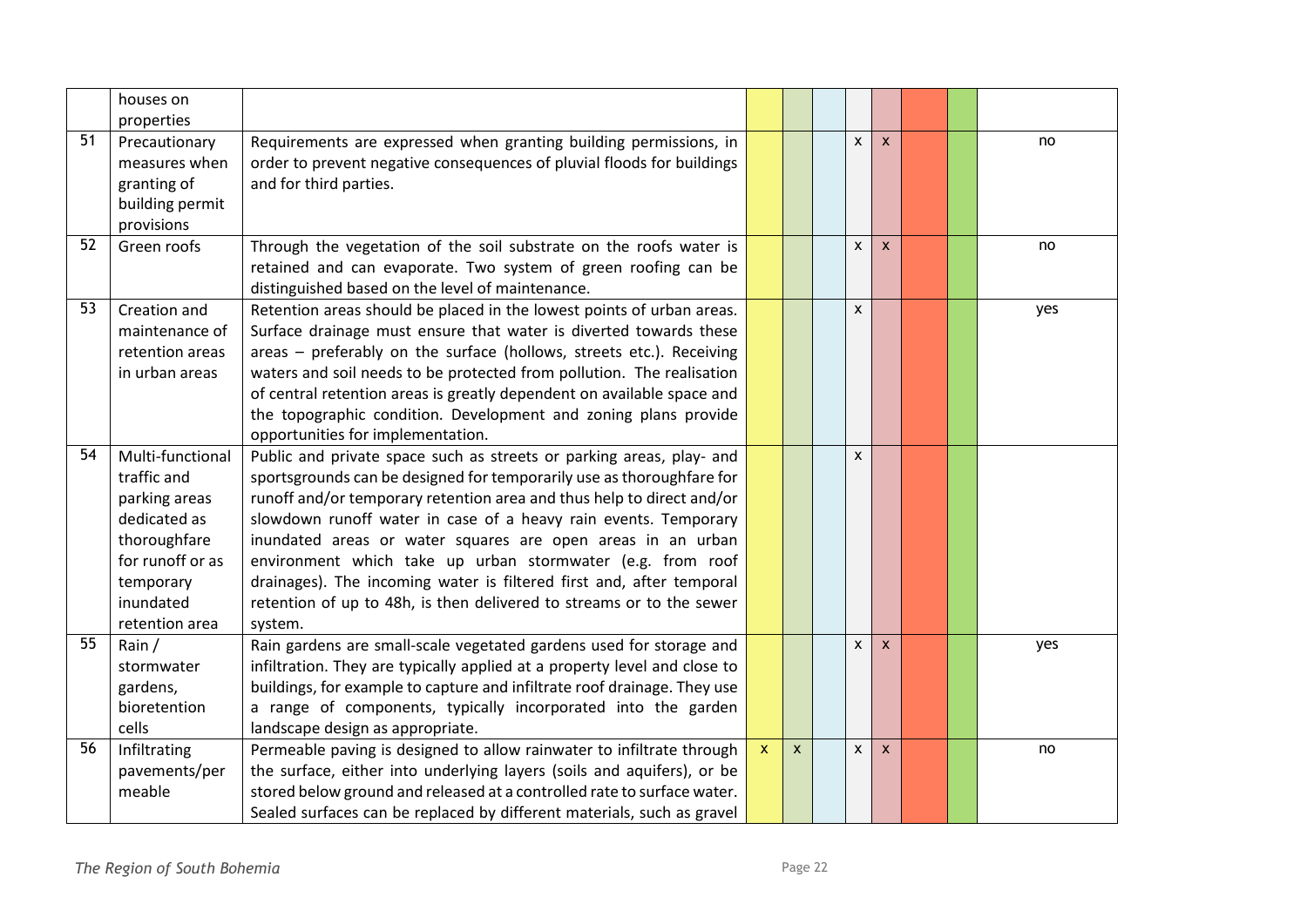|    | surfaces;        | turf, grass pavers, concrete pavers with drainage or porous concrete.      |  |   |                           |  |     |
|----|------------------|----------------------------------------------------------------------------|--|---|---------------------------|--|-----|
|    | unsealing        | This is suitable for parking lots, cycling paths, walking paths and access |  |   |                           |  |     |
|    |                  | roads, terraces and yards.                                                 |  |   |                           |  |     |
| 57 | Underground      | Underground tanks work as retention basins. They can be integrated in      |  | X | $\boldsymbol{\mathsf{X}}$ |  | no  |
|    | tanks / water    | the planning process of urban infrastructure in the underground like       |  |   |                           |  |     |
|    | squares          | underground car parks.                                                     |  |   |                           |  |     |
| 58 | Soakaways        | Soakaways are buried chambers that store surface water and allow it        |  | X | $\mathsf{x}$              |  | no  |
|    |                  | to soak into the ground. They are typically square or circular             |  |   |                           |  |     |
|    |                  | excavations either filled with rubble or lined with brickwork, pre-cast    |  |   |                           |  |     |
|    |                  | concrete or polyethylene rings/perforated storage structures               |  |   |                           |  |     |
|    |                  | surrounded by granular backfill. They can be built in many shapes and      |  |   |                           |  |     |
|    |                  | can often be accommodated within high-density urban developments,          |  |   |                           |  |     |
|    |                  | and can also be retro-fitted. (Source/copyright: NRWM-catalogue)           |  |   |                           |  |     |
| 59 | Infiltrating     | Infiltration cells/trenches and gravel drains reduce runoff rates and      |  | X |                           |  | no  |
|    | trenches/cells   | volumes by retention/detention and therefore can help replenish            |  |   |                           |  |     |
|    |                  | groundwater and preserve base flow in rivers. They treat runoff by         |  |   |                           |  |     |
|    |                  | filtration through the substrate in the trench and subsequently through    |  |   |                           |  |     |
|    |                  | soil. They are effective at removing pollutants and sediment through       |  |   |                           |  |     |
|    |                  | physical filtration, adsorption onto the material in the trench, or        |  |   |                           |  |     |
|    |                  | biochemical reactions in the fill or soil.                                 |  |   |                           |  |     |
| 60 | Living walls /   | Walls using in its construction vegetation fed with atmospheric            |  | X | X                         |  | no  |
|    | vertical gardens | precipitation. During rainfall, some rainwater is used to wet the surface  |  |   |                           |  |     |
|    |                  |                                                                            |  |   |                           |  |     |
|    |                  | of the plants and their life needs, while the part returned to the         |  |   |                           |  |     |
|    |                  | atmosphere in the form of evapotranspiration.                              |  |   |                           |  |     |
| 61 | Blue and green   | All kinds of blue and green infrastructure in the settlement areas         |  | X |                           |  | yes |
|    | infrastructure   | (rivers, river valleys, water reservoirs, natural and artificial wetlands, |  |   |                           |  |     |
|    |                  | parks, squares, orchards, gardens, allotments, green street strips,        |  |   |                           |  |     |
|    |                  | grasslands and other) decrease runoff and increase retention capacity.     |  |   |                           |  |     |
|    |                  | Preservation of the existing elements and creation of new elements is      |  |   |                           |  |     |
|    |                  | a contribution to heavy rain risk management and has a large number        |  |   |                           |  |     |
|    |                  | of additional benefits.                                                    |  |   |                           |  |     |
| 62 | Absorbent wells  | Wells filled with infiltration material and covered with soil, stones or   |  | x | X                         |  | no  |
|    |                  | other covering that absorb water from nearby paved surfaces                |  |   |                           |  |     |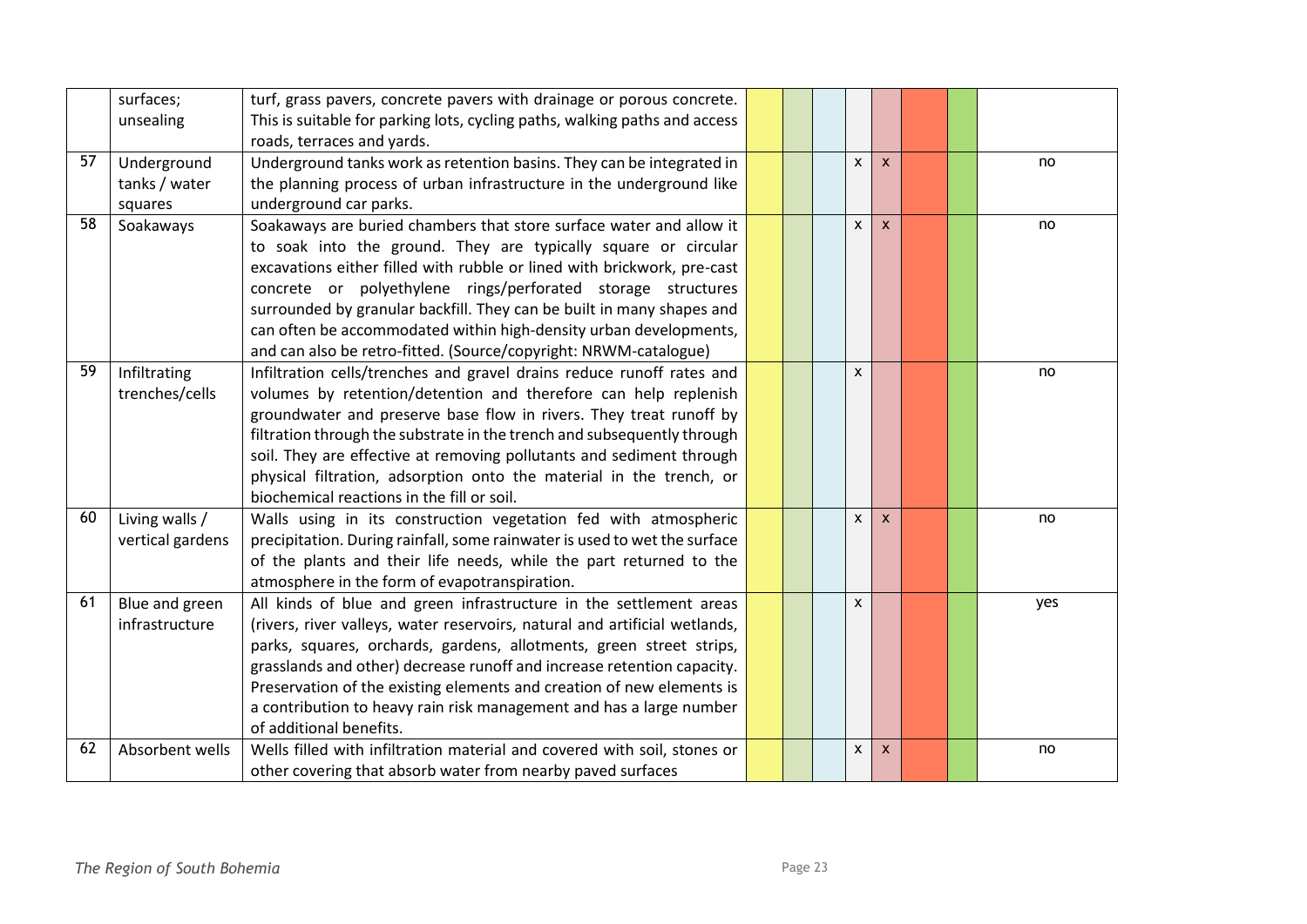| 63 | Absorbent<br>pans/basins, | Overgrown slopes with low gradient, high water penetration rate and<br>low speed (<0.15 m / s). Increased infiltration of rainwater, |  | $\pmb{\mathsf{x}}$ | $\pmb{\times}$ |  | yes |
|----|---------------------------|--------------------------------------------------------------------------------------------------------------------------------------|--|--------------------|----------------|--|-----|
|    | filtration pans           | groundwater supply, pre-treatment of rainwater                                                                                       |  |                    |                |  |     |
| 64 | Sealing of                | The measure is for waterproofing buildings against ground moisture                                                                   |  |                    | $\pmb{\times}$ |  | no  |
|    | ground-reaching           | and seepage water at below-ground structural elements like walls.                                                                    |  |                    |                |  |     |
|    | buildings; black          | There are horizontal or vertical sealing methods existing. Horizontal                                                                |  |                    |                |  |     |
|    | tanks                     | seals prevent that moisture rises up. Vertical seals prevent moisture to                                                             |  |                    |                |  |     |
|    |                           | enter the building from the sides. There are several solutions available                                                             |  |                    |                |  |     |
|    |                           | with bitumen (black tank) and with synthetic materials. It is important                                                              |  |                    |                |  |     |
|    |                           | that vertical seals reach up to 30cm above ground with at least one                                                                  |  |                    |                |  |     |
|    |                           | horizontal seal.                                                                                                                     |  |                    |                |  |     |
| 65 | Walls and dams            | By diverting the water away, adverse consequences in areas at risk are                                                               |  | $\mathsf{x}$       | $\mathsf{x}$   |  | no  |
|    | for the                   | prevented in the event of floods up to design event levels. E.g. the                                                                 |  |                    |                |  |     |
|    | protection of             | property or parts of the property can be protected by a wall that                                                                    |  |                    |                |  |     |
|    | areas at high             | surrounds the building and keeps running surface water away from it.                                                                 |  |                    |                |  |     |
|    | risk                      | However, before constructing a wall, investigations have to be carried                                                               |  |                    |                |  |     |
|    |                           | out to determine whether the diversion of pluvial flood water does not                                                               |  |                    |                |  |     |
|    |                           | infringe on the rights of third parties and if capacities for retention of                                                           |  |                    |                |  |     |
|    |                           | water falling directly on the property are big enough. If necessary,                                                                 |  |                    |                |  |     |
|    |                           | additionally water retention measures have to be taken into                                                                          |  |                    |                |  |     |
|    |                           | consideration.                                                                                                                       |  |                    |                |  |     |
| 66 | Drainage                  | Predefined flow routes aiming on diverting surface water away from                                                                   |  | $\mathsf{x}$       | $\pmb{\times}$ |  | no  |
|    | installations for         | building can be built on the property or along its boundaries, e.g. by a                                                             |  |                    |                |  |     |
|    | diverting                 | change in gradient, ground sills, creation of depressions or by building                                                             |  |                    |                |  |     |
|    | surface water             | of water diverting structural elements like walls. Areas on the property                                                             |  |                    |                |  |     |
|    | away from                 | such as basins or trenches may be constructed for collecting the water                                                               |  |                    |                |  |     |
|    | buildings and             | and providing a controlled infiltration into the soil. Definition of                                                                 |  |                    |                |  |     |
|    | increasing                | requirements by municipality is possible.                                                                                            |  |                    |                |  |     |
|    | retention an              |                                                                                                                                      |  |                    |                |  |     |
|    | infiltration              |                                                                                                                                      |  |                    |                |  |     |
| 67 | Sustainable               | Traditional surface water drainage systems are often overloaded in                                                                   |  | $\mathsf{x}$       |                |  | no  |
|    | urban drainage            | case of heavy rain and thus cause flooding and damages. They can be                                                                  |  |                    |                |  |     |
|    | systems for               | developed further to "sustainable urban drainage systems" aiming on                                                                  |  |                    |                |  |     |
|    | collecting,               | increasing their capacity e.g. when it comes to heavy rainfall and                                                                   |  |                    |                |  |     |
|    | diverting and             | aligning them with natural water processes. There is a large collection                                                              |  |                    |                |  |     |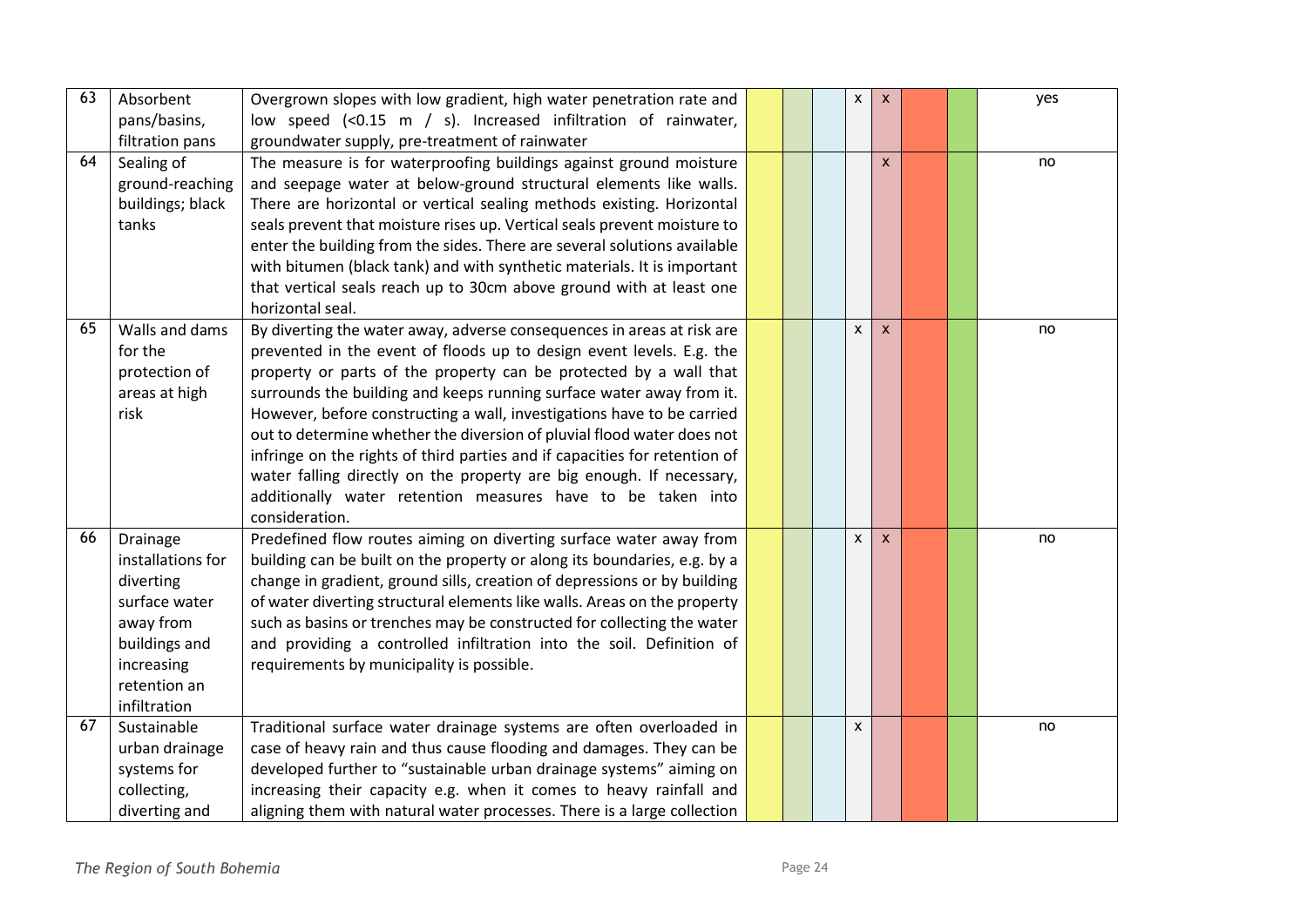|    | retaining<br>surface runoff<br>water                               | of structural measures that belongs to this group measures. Some of<br>them are listed in this catalogue. They have in common that they<br>require regular cleaning and maintenance.                                                                                                                                                                                                                                                                                                                                                                      |  |                              |  |    |
|----|--------------------------------------------------------------------|-----------------------------------------------------------------------------------------------------------------------------------------------------------------------------------------------------------------------------------------------------------------------------------------------------------------------------------------------------------------------------------------------------------------------------------------------------------------------------------------------------------------------------------------------------------|--|------------------------------|--|----|
| 68 | Sewerage water<br>lifting units                                    | Sewerage water lifting units are designed for the disposal of waste<br>water from below the flood level in buildings or parts of buildings to<br>above flood level so that it can then flow into the sewerage system.                                                                                                                                                                                                                                                                                                                                     |  | $\pmb{\times}$               |  | no |
| 69 | Raised light<br>wells and<br>basement<br>entrances                 | Relevant building openings are protected against the entry of water by<br>constructing steps or flights of stairs with raised platforms and/or<br>raised light wells. The edge of light wells at buildings should be placed<br>15 to 30 cm above the ground level dependent on the situation of the<br>premises and risk. For basement entrances, additional roofing is<br>recommended.                                                                                                                                                                   |  | $\pmb{\times}$               |  | no |
| 70 | Flood barrier<br>systems                                           | Flood barrier systems consist of side holders (installed permanently at<br>a building, wall or dam) and a ground glider. In the time of need a dam<br>bar can be inserted quickly, e.g. next to the front door. The bottom of<br>the dam bar has to be sealed. The suitability of the measure might be<br>limited for risk reduction in case of heavy rainfall as they happen<br>unexpectedly and suddenly. Operational readiness requires<br>precautionary behavioural measures, training for quick activation and<br>regular maintenance of the system. |  | $\mathsf{x}$<br>$\mathsf{x}$ |  | no |
| 71 | <b>Back flow valves</b>                                            | Back flow or closing valves are connected to the piping system and<br>close in case of back flow. Valves needs to be cleaned regularly.                                                                                                                                                                                                                                                                                                                                                                                                                   |  | $\pmb{\times}$               |  | no |
| 72 | Waterproofing<br>of pipe<br>passageways                            | If water could enter the building through pipe passageways, heavy-<br>rain-proofing requires waterproofing them.                                                                                                                                                                                                                                                                                                                                                                                                                                          |  | $\mathsf{x}$                 |  | no |
| 73 | White tanks                                                        | Base plate and outer walls of new buildings can be constructed as<br>closed tank by using concrete with high waterproofness. As no sealing<br>is necessary such constructions are called "white" tanks. The measure<br>is comparatively expensive.                                                                                                                                                                                                                                                                                                        |  | $\mathsf{x}$                 |  | no |
| 74 | <b>Holding stocks</b><br>of sandbags,<br>boards, lids and<br>flaps | Relevant building openings can be protected against the entry of water<br>by sandbags, boards or sandbag replacement systems, or secured<br>additionally by lids and flaps. The measure requires some time to be<br>operational - which is not available everywhere when heavy rainfall<br>occurs. Additionally it requires training.                                                                                                                                                                                                                     |  | $\pmb{\mathsf{x}}$           |  | no |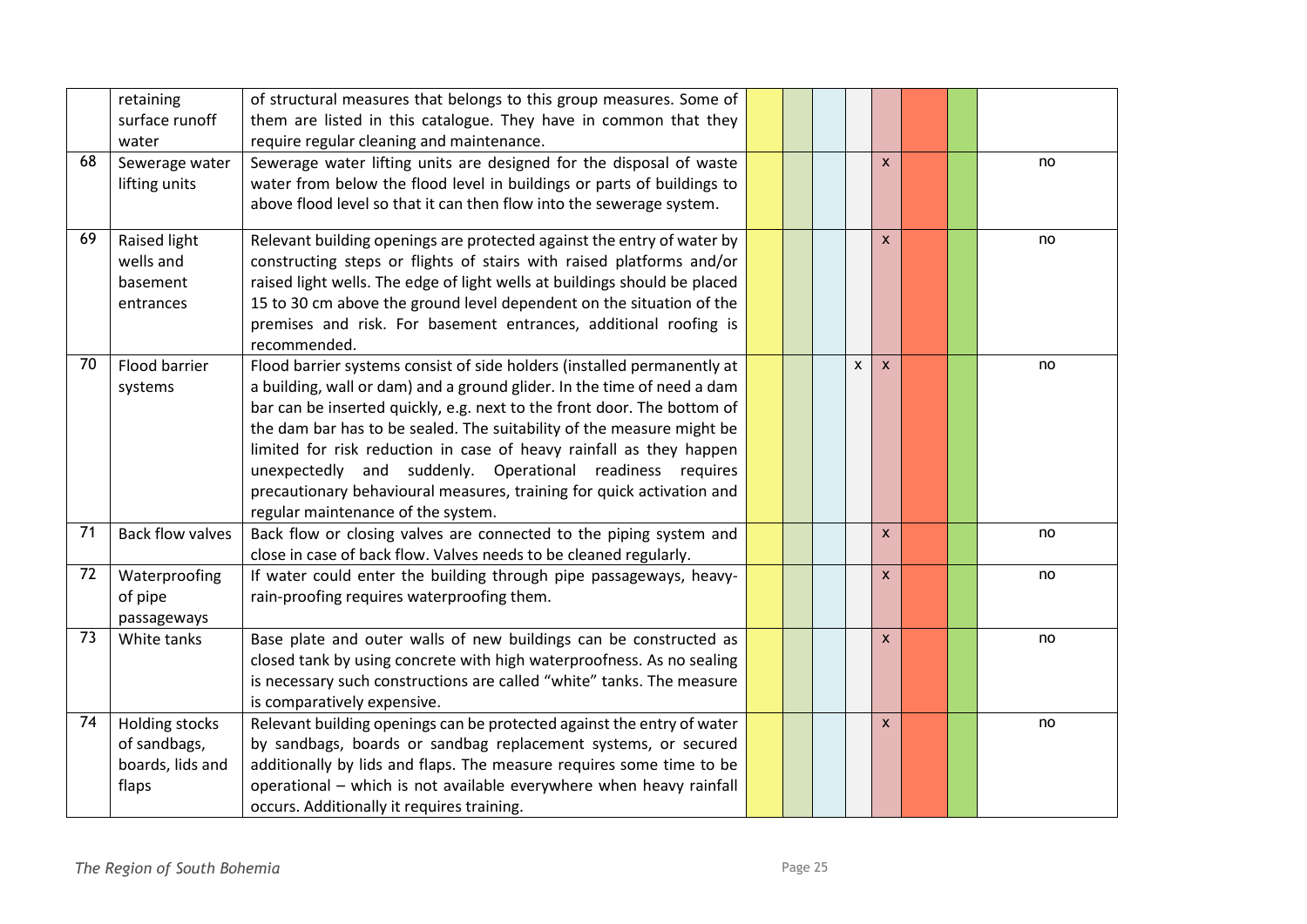| 75 | Light wells,<br>flood defence<br>windows,<br>window shields<br>and shutters,<br>guide rails with<br>waterproof<br>seals | Relevant building openings can be protected against the entry of water<br>by installing waterproof windows, shields and shutters, waterproof<br>gates, or permanently installed self-rising floodgates.                                                                                                                                                                                                                                                                                                                                                                                                                                                                                                       |              |              |              |   | $\pmb{\times}$ |  | no |
|----|-------------------------------------------------------------------------------------------------------------------------|---------------------------------------------------------------------------------------------------------------------------------------------------------------------------------------------------------------------------------------------------------------------------------------------------------------------------------------------------------------------------------------------------------------------------------------------------------------------------------------------------------------------------------------------------------------------------------------------------------------------------------------------------------------------------------------------------------------|--------------|--------------|--------------|---|----------------|--|----|
| 76 | Raised ground<br>floor level                                                                                            | The ground floor level of new buildings can be constructed in such a<br>way that it is raised above expected flood levels. To achieve this, the<br>following methods (among others) are available: 1. building on solid<br>block foundations 2. raising the building on pillars 3. building on<br>backfilled foundations What all designs have in common is that - as a<br>rule - there is no cellar.                                                                                                                                                                                                                                                                                                         |              |              |              |   | X              |  | no |
| 77 | Predefining of<br>runoff pathways<br>through<br>subsidiary<br>buildings                                                 | If water cannot (or can only insufficiently) be prevented from entering<br>the building, predefined flow routes in the building may help to<br>minimise the damage. Ideally, provisions should be made for relief<br>openings in the building to ensure that the water can flow away.                                                                                                                                                                                                                                                                                                                                                                                                                         |              |              |              |   | $\pmb{\times}$ |  | no |
| 78 | Promoting and<br>enforcing<br>property<br>protection<br>measures                                                        | Potentially affected persons - esp. property owners - have to take<br>personal provisions. However, establishment and maintenance of<br>private protection structures is challenging and often not done on a<br>regular basis. Authorities should promote and stipulate appropriate<br>property protection measures at least by provision of information on<br>web sites and written material.                                                                                                                                                                                                                                                                                                                |              |              |              | X | $\mathsf{x}$   |  | no |
| 79 | Catchment<br>based concepts<br>and plans; inter-<br>communal<br>cooperation                                             | Land use and land cover changes as well as intensification or<br>extensification of land use are altering the hydrologic system and have<br>potentially large impacts on flooding in lower lying areas. Upstream<br>downstream interconnections, interactions and action's<br>and<br>intereffects should be taken into consideration in planning activities,<br>especially when problems occur in settlement areas. Formal as well as<br>informal planning procedures aiming on integrated spatial<br>development, rural development, climate change adaptation or other<br>purposes are feasible for planning approaches covering entire<br>catchment areas. Concept and plans should accommodate the likely | $\mathsf{x}$ | $\mathsf{x}$ | $\mathsf{x}$ | X |                |  | no |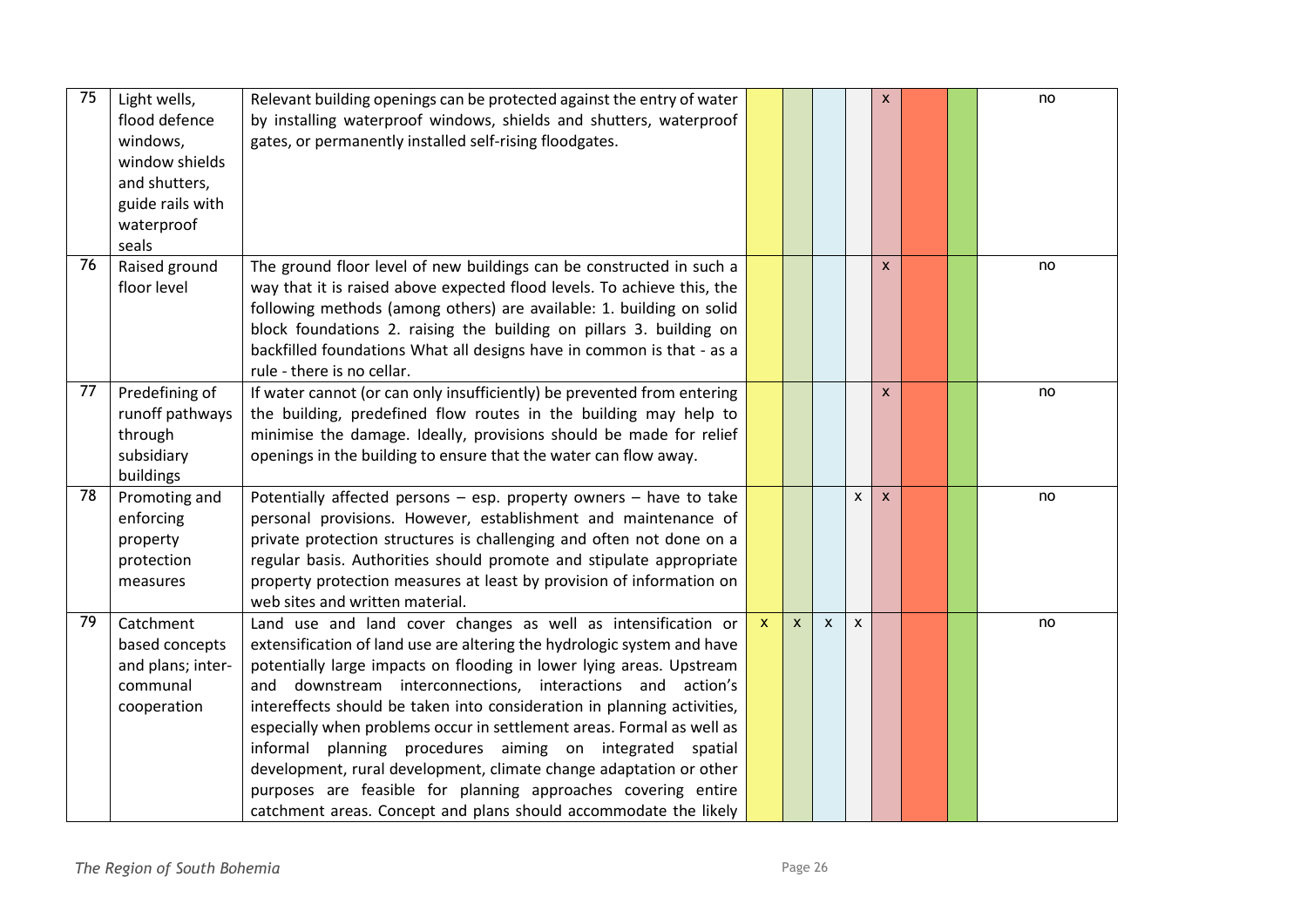| 80 | Resettlement                         | changes in precipitation and flooding patterns derived from climate<br>change. Inter-municipal cooperation is one possible approach. It allows<br>e.g. better cooperation among fire brigades, improvement of retention<br>and management of surface runoff etc.<br>In case of a major danger, it might be useful to relocate existing |  | X | $\mathsf{x}$ |              | no |
|----|--------------------------------------|----------------------------------------------------------------------------------------------------------------------------------------------------------------------------------------------------------------------------------------------------------------------------------------------------------------------------------------|--|---|--------------|--------------|----|
|    | and reallocation                     | buildings. Due to the avoidance and removal of the damage potential                                                                                                                                                                                                                                                                    |  |   |              |              |    |
|    |                                      | the resettlement and reallocation effects the risk reduction<br>permanently. Financial support facilitates the implementation of the                                                                                                                                                                                                   |  |   |              |              |    |
|    |                                      | measure. Resettlement and reallocation measures need to be assessed                                                                                                                                                                                                                                                                    |  |   |              |              |    |
|    |                                      | and reviewed in advance. Social and personal burdens need to be taken<br>into account.                                                                                                                                                                                                                                                 |  |   |              |              |    |
| 81 | Generating                           | Pluvial flooding should be considered in areas at risk. Damages in                                                                                                                                                                                                                                                                     |  |   | X            |              | no |
|    | operation                            | facilities can be reduced significantly, e.g. due to placement of electric                                                                                                                                                                                                                                                             |  |   |              |              |    |
|    | regulations for<br>pluvial flood     | installations, as well as damages originating from facilities, e.g. storage<br>of dangerous goods and material. Periodical coordination with civil                                                                                                                                                                                     |  |   |              |              |    |
|    | endangered                           | protection helps to avoid environmental damages. Plans should                                                                                                                                                                                                                                                                          |  |   |              |              |    |
|    | facilities:                          | accommodate the likely changes in precipitation and flooding patterns                                                                                                                                                                                                                                                                  |  |   |              |              |    |
|    | commercial and                       | derived from climate change.                                                                                                                                                                                                                                                                                                           |  |   |              |              |    |
|    | industrial plans                     |                                                                                                                                                                                                                                                                                                                                        |  |   |              |              |    |
| 82 | Establishing and                     | Continuous and long-term observation of natural phenomena                                                                                                                                                                                                                                                                              |  |   |              | $\mathsf{x}$ | no |
|    | operating                            | increases the possibility of predicting them, estimating dangerous                                                                                                                                                                                                                                                                     |  |   |              |              |    |
|    | monitoring                           | phenomena, and planning effective counteraction. Monitoring,                                                                                                                                                                                                                                                                           |  |   |              |              |    |
|    | systems,<br>forecast models          | forecasting and warning models and systems are usually established<br>and operated by national institutions. They assure constant data                                                                                                                                                                                                 |  |   |              |              |    |
|    | and warning                          | collection, provision and quality control, as well as further                                                                                                                                                                                                                                                                          |  |   |              |              |    |
|    | systems                              | development according to the state of the research. However, local or                                                                                                                                                                                                                                                                  |  |   |              |              |    |
|    |                                      | regional observation and monitoring may qualify such information or                                                                                                                                                                                                                                                                    |  |   |              |              |    |
|    |                                      | add additional information for decision making under time pressure in                                                                                                                                                                                                                                                                  |  |   |              |              |    |
|    |                                      | case of heavy rainfall events.                                                                                                                                                                                                                                                                                                         |  |   |              |              |    |
| 83 | Establishing                         | Disaster control plans are an important support for public safety                                                                                                                                                                                                                                                                      |  | X |              |              | no |
|    | disaster control<br>plans for coping | authorities and organizations during a flood event. They are a strategic                                                                                                                                                                                                                                                               |  |   |              |              |    |
|    |                                      | element in disaster management. They help, in particular, at the<br>tactical level to direct the task forces at the right time to the right place,                                                                                                                                                                                     |  |   |              |              |    |
|    |                                      | to implement the right measures and, thus, to minimize the extent of                                                                                                                                                                                                                                                                   |  |   |              |              |    |
|    |                                      | losses. Lives can be saved and damages to asset values can be reduced.                                                                                                                                                                                                                                                                 |  |   |              |              |    |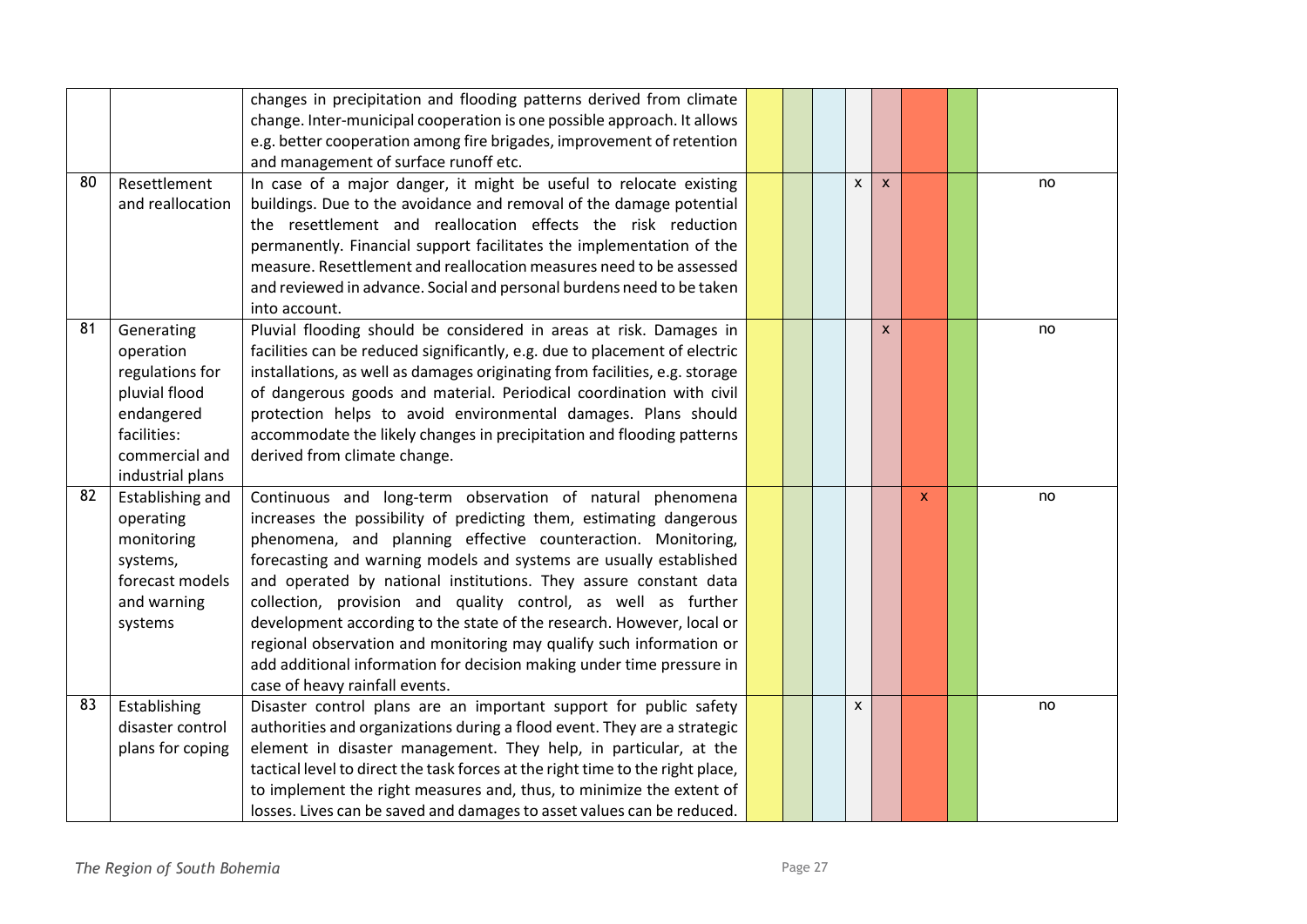| $\overline{84}$ | Ensure<br>preconditions<br>for the<br>implementation<br>of disaster<br>control plans                                       | Preparation work is made, that in case of emergency all needed<br>equipment and well-trained staff is available in a sufficient quantity.                                                                                                                                                                                                                               |                           |              |              |                    |                           | X        | no |
|-----------------|----------------------------------------------------------------------------------------------------------------------------|-------------------------------------------------------------------------------------------------------------------------------------------------------------------------------------------------------------------------------------------------------------------------------------------------------------------------------------------------------------------------|---------------------------|--------------|--------------|--------------------|---------------------------|----------|----|
| 85              | Measures at<br>flood protection<br>structures and<br>the drainage<br>system before<br>and<br>immediately<br>after an event | Organisational precautions as well as emergency measures are taken<br>immediately after an event in order to guarantee the functionality of<br>structures that aim at the protection against pluvial flooding (e.g.<br>removal of debris and mud).                                                                                                                      | $\boldsymbol{\mathsf{x}}$ | X            | $\mathsf{x}$ | X                  | $\boldsymbol{\mathsf{x}}$ | X        | no |
| 86              | Assessing and<br>clearing of flood<br>damages at<br>constructions<br>and<br>infrastructure                                 | The measure includes the assessment of damages at buildings and<br>infrastructure (e.g. transport routes, water supply, and waste water<br>disposal) concerning their usability and the necessity for restoration<br>after an event. In case that support from public disaster funds is<br>available, procedures and criteria's need to be defined (beforehand).        | $\boldsymbol{\mathsf{x}}$ | $\mathsf{x}$ | $\mathsf{x}$ | $\mathsf{x}$       | $\mathsf{x}$              | <b>X</b> | no |
| 87              | Assessing and<br>clearing of<br>environmental<br>flood damages                                                             | The measure includes the assessment of damages to the environment,<br>mostly caused by accidents at sources of pollution e.g. containers with<br>hazardous materials. Procedures and criteria's need to be defined<br>(beforehand).                                                                                                                                     | $\mathbf{x}$              | $\mathsf{x}$ | $\mathsf{x}$ | $\pmb{\mathsf{X}}$ | $\pmb{\times}$            |          | no |
| 88              | Development<br>and<br>implementation<br>of effective<br>emergency<br>response plans                                        | Effective and periodically updated emergency response plans help civil<br>protection units to get a quick overview on measures to be taken and<br>also on their priorisation. They need to be set up by responsible<br>institutions (e.g. in Germany and Austria: municipalities)                                                                                       |                           |              |              | $\mathsf{x}$       | $\pmb{\times}$            | <b>X</b> | no |
| 89              | Implementation<br>and usage of<br>early warning<br>systems incl.<br>collection and                                         | Flood early warning systems $-$ if existing for the area $-$ provide<br>information that allow the actuation of emergency action (e.g. set up<br>of a command unit, observation of risk areas) prior to the event and<br>before damages occur. However, reduction of losses is possible only if<br>early warning information are interpreted and assessed correctly, if |                           |              |              | $\mathsf{x}$       | $\pmb{\times}$            | <b>X</b> | no |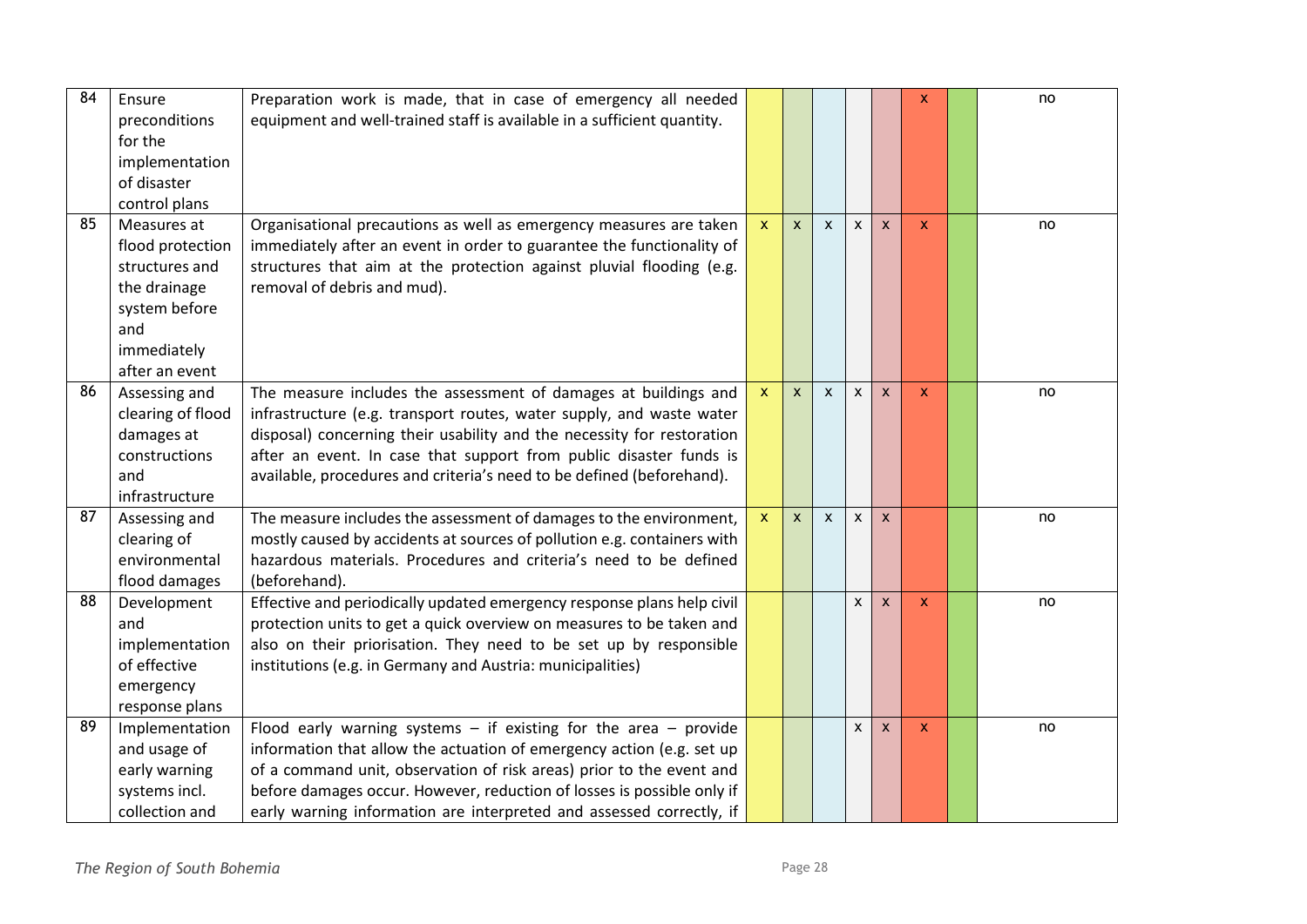|    | assessment of<br>supplementing<br>information                                                                                                         | they are underpinned with a risk assessment and action plans<br>considering different scenarios. The collection and supplementing<br>information from different (also from local) sources may facilitate and<br>qualify the assessment of the information by the responsible<br>personnel.                                                                                                                                                                                                                                                                                                                                                                                                                                                                                                                                 |              |              |              |              |                           |              |              |    |
|----|-------------------------------------------------------------------------------------------------------------------------------------------------------|----------------------------------------------------------------------------------------------------------------------------------------------------------------------------------------------------------------------------------------------------------------------------------------------------------------------------------------------------------------------------------------------------------------------------------------------------------------------------------------------------------------------------------------------------------------------------------------------------------------------------------------------------------------------------------------------------------------------------------------------------------------------------------------------------------------------------|--------------|--------------|--------------|--------------|---------------------------|--------------|--------------|----|
| 90 | Considering of<br>pluvial flooding<br>as disaster for<br>precautionary<br>measures of<br>civil protection<br>and whole crisis<br>management<br>system | The measure aims at preventing disastrous consequences of heavy<br>rainfall events as one of many different possible crisis situations. On all<br>levels of administration there should be clarity about the<br>responsibilities of state services, including mutual information and<br>warning.                                                                                                                                                                                                                                                                                                                                                                                                                                                                                                                           |              |              |              |              |                           | $\mathsf{x}$ |              | no |
| 91 | Visualisation<br>and explanation<br>of the specific<br>risk situation at<br>site                                                                      | Visualisation of specific hazard and risk at site (e.g. on maps, installed<br>billboard at locations etc.) is an effective way of pointing out dangers<br>to affected persons and institutions. Maps indicate the specific hazard<br>and risk on site and could be provided on the municipality's online<br>portal for example. Easily understandable information for the<br>interpretation and a contact for questions are necessary.                                                                                                                                                                                                                                                                                                                                                                                     | $\mathsf{x}$ | $\mathsf{x}$ | $\mathsf{x}$ | $\mathsf{x}$ | $\boldsymbol{\mathsf{x}}$ |              | $\mathsf{x}$ | no |
| 92 | Provision of<br>information as<br>reading<br>materials                                                                                                | Easily understandable and accessible information is important to raise<br>flood risk awareness and support the implementation of private risk<br>reduction measures. It can be made available as reading materials, for<br>example in print products (handbooks, guidelines, brochures, flyers) or<br>on online platforms. The products should be tailored to a specific target<br>group, e.g. citizens, homeowners, companies, forestry, agriculture, etc.<br>A large number of high quality information materials have already been<br>developed by various actors. The use of existing products should<br>therefore be checked. Easy access to the information needs to be<br>guaranteed, i.e. on a central platform or place. Additionally, public<br>relation and media work support the distribution of information. |              |              |              | X            |                           |              | $\mathsf{x}$ | no |
| 93 | Interactive<br>communication<br>and                                                                                                                   | To increase the knowledge on heavy rain risk management different<br>forms of interactive events and participation formats can be organized.<br>The objectives and size can range from information (big or small<br>events) to trainings and even individual consulting services.                                                                                                                                                                                                                                                                                                                                                                                                                                                                                                                                          |              |              |              |              |                           |              | $\mathsf{x}$ | no |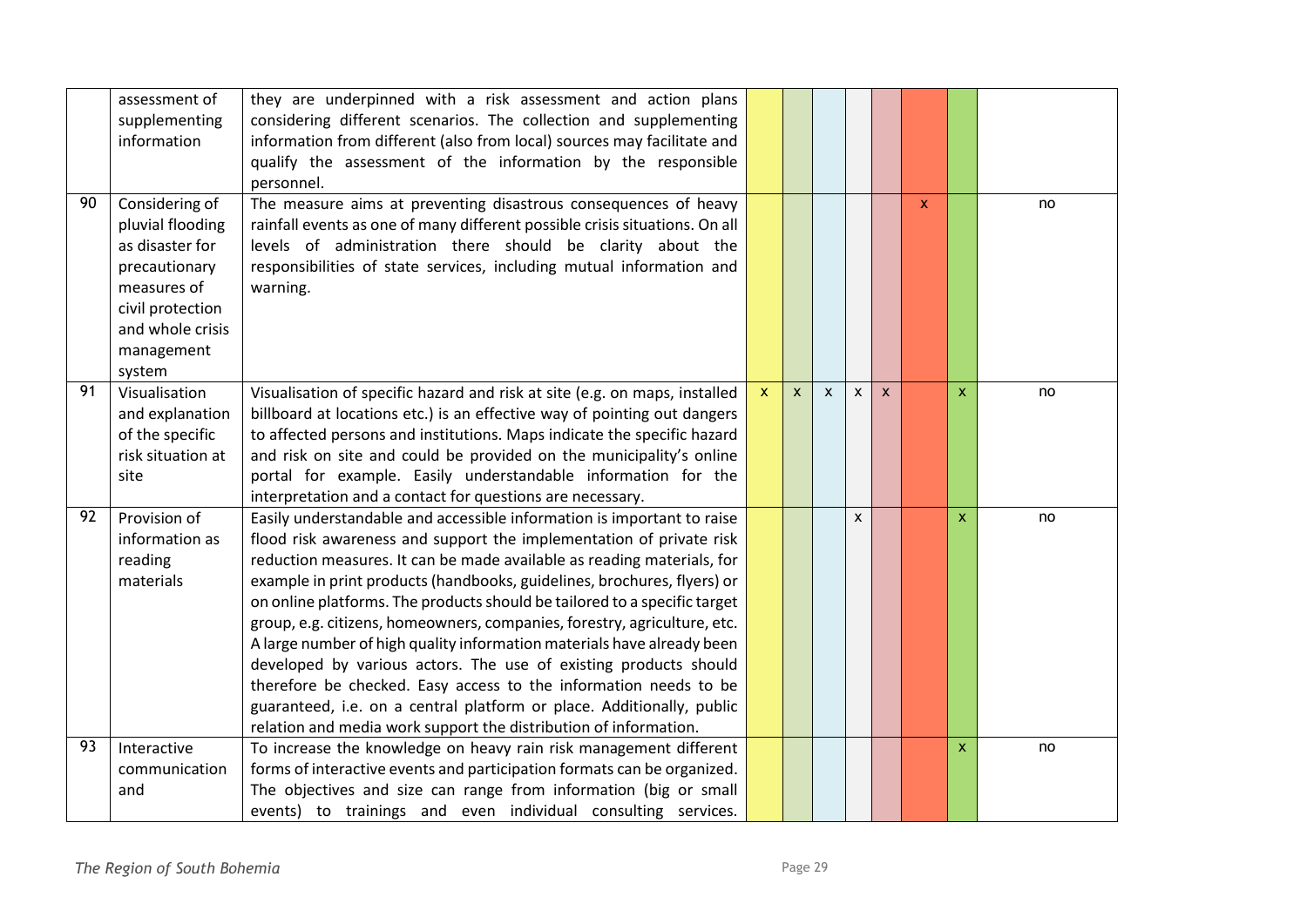|    | participation<br>formats                     | Participation formats for active involvement shall be included. An<br>event or a participatory process could focus on, for example, the<br>explanation of mapping activities and results, the identification of<br>possible risk reduction measures and the explanation of best practice<br>examples. In addition, events also serve networking and learning from<br>each other. The integration of heavy rain risk specific contents into<br>existing and well-known events or formats or the combination with<br>other topics is possible.                                                                                                                                                        |  |   |   |   |              |    |
|----|----------------------------------------------|-----------------------------------------------------------------------------------------------------------------------------------------------------------------------------------------------------------------------------------------------------------------------------------------------------------------------------------------------------------------------------------------------------------------------------------------------------------------------------------------------------------------------------------------------------------------------------------------------------------------------------------------------------------------------------------------------------|--|---|---|---|--------------|----|
| 94 | Communication<br>activities in<br>education  | Risk communication activities in education can help to increase<br>awareness and knowledge of risks in the future. The younger<br>generations are particularly important for the future development of<br>dealing with heavy rain risks. In addition, they are already exposed to<br>the dangers today. Education on e.g. alternative methods of rainwater<br>management raises awareness of younger people and help to establish<br>sustainable practices.                                                                                                                                                                                                                                         |  |   |   |   | $\mathsf{x}$ | no |
| 95 | Natural hazard<br>insurance for<br>buildings | Insurance against natural hazards protects home owners against the<br>financial consequences of floods caused by high water, heavy rainfall,<br>backwater, earthquakes, subsidence, landslides, snow pressure,<br>avalanches and volcanic eruptions. Most homes are not adequately<br>insured against such natural hazards, although support from disaster<br>funds is not expected. In Germany, for example, only 43 percent of all<br>buildings are properly protected against the financial consequences of<br>natural hazards.                                                                                                                                                                  |  |   | X |   |              | no |
| 96 | Intra-communal<br>cooperation                | All relevant actors in a community should be involved for developing<br>an awareness of the risk and for starting cooperation. This can be done<br>e.g. by establishment of a coordination circle ("round table") with the<br>participation of all actors from affected municipal departments,<br>community council, citizens, emergency services, etc. An audit for<br>recording the strengths and weaknesses of the existing precautions<br>against all types of flooding can be an initiative. Creation of a municipal<br>specification sheet "Flood prevention", improved communication<br>ways, networks or a master plan incl. priorisation of action can be the<br>result of such a process. |  | X |   | X |              | no |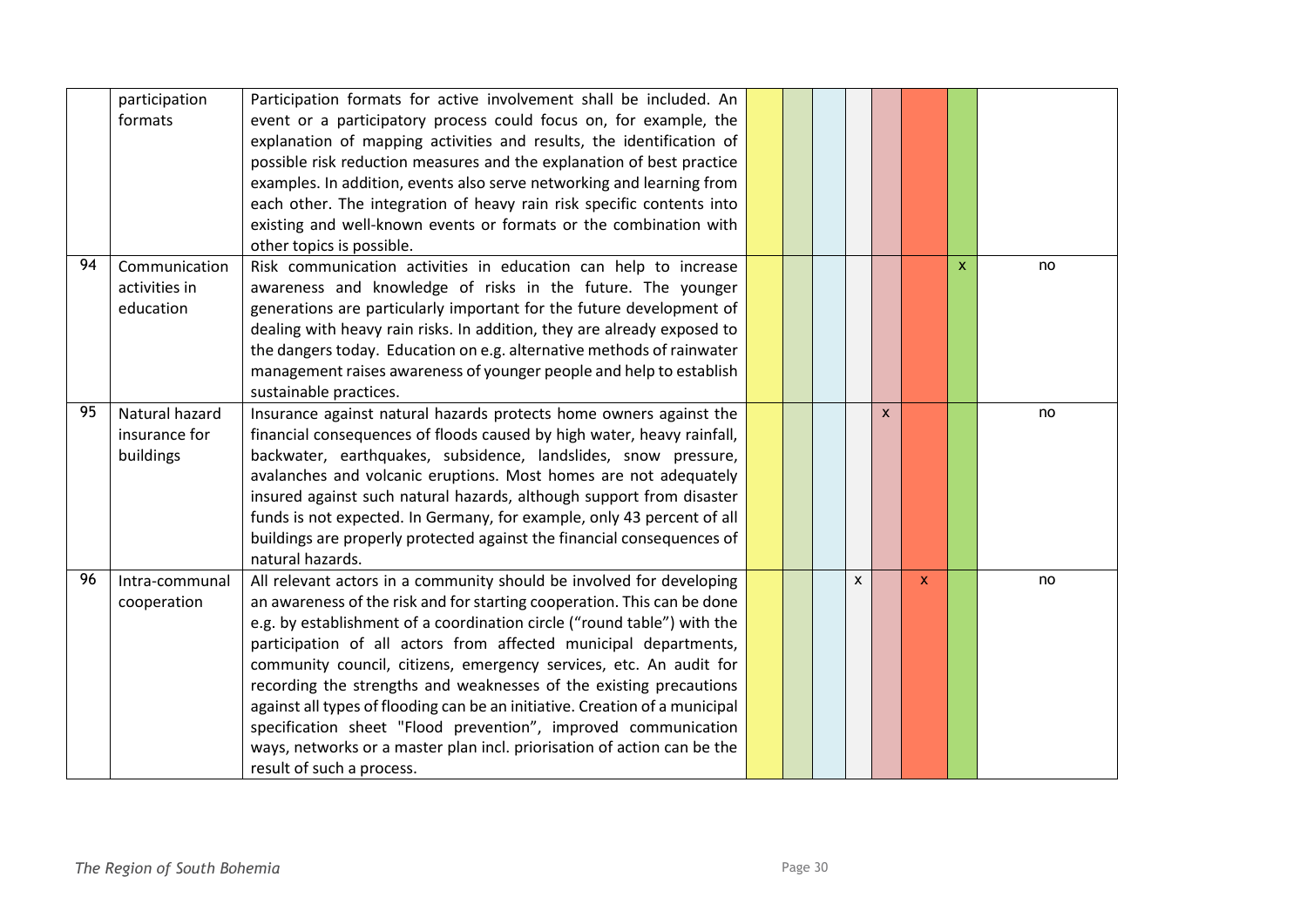| 97  | Culverts -       | When flood occurs, safe drainage from the affected area is often          | $\boldsymbol{\mathsf{x}}$ | $\mathsf{x}$ | $\mathsf{x}$ | X |                           |   |              | no |
|-----|------------------|---------------------------------------------------------------------------|---------------------------|--------------|--------------|---|---------------------------|---|--------------|----|
|     | suitable         | dependent on the state of culverts and small bridges. These objects are   |                           |              |              |   |                           |   |              |    |
|     | hydraulic design | often jammed by debris and thus cause local flooding. Often, the object   |                           |              |              |   |                           |   |              |    |
|     |                  | itself is also damaged and as a result the traffic route is interrupted.  |                           |              |              |   |                           |   |              |    |
|     |                  | Appropriate design in terms of capacity and clogging protection is very   |                           |              |              |   |                           |   |              |    |
|     |                  | important. This measure represents a measure on small streams and         |                           |              |              |   |                           |   |              |    |
|     |                  | ditches whose wrong design can have major<br>impacts.                     |                           |              |              |   |                           |   |              |    |
|     |                  | Picture: Picture is available in drawn version, made by us and can be     |                           |              |              |   |                           |   |              |    |
|     |                  | provided immediately.                                                     |                           |              |              |   |                           |   |              |    |
| 98  | Cross-border     | Trans-border risk assessment, communication of hydrological               |                           |              |              |   |                           | X |              | no |
|     | cooperation      | forecasts, the harmonisation of technical standards; cross-border         |                           |              |              |   |                           |   |              |    |
|     |                  | cooperation on emergency planning and consideration of the cross-         |                           |              |              |   |                           |   |              |    |
|     |                  | border impact of projects exist for the management of fluvial floods.     |                           |              |              |   |                           |   |              |    |
|     |                  | They can be improved for the management of heavy rain risk.               |                           |              |              |   |                           |   |              |    |
| 99  | Flood            | Specialized flood risk building consultants (engineer or architect) bring |                           |              |              |   | $\boldsymbol{\mathsf{x}}$ |   |              | no |
|     | protection       | in their technical knowledge and experience. They assess the physical     |                           |              |              |   |                           |   |              |    |
|     | certificates for | flood vulnerability and determine the effects of implemented flood risk   |                           |              |              |   |                           |   |              |    |
|     | buildings        | mitigation measures. In some countries standardised procedures            |                           |              |              |   |                           |   |              |    |
|     |                  | might be available according to which the experts proceed and issue       |                           |              |              |   |                           |   |              |    |
|     |                  | flood certificates stating risk status advice for additional protective   |                           |              |              |   |                           |   |              |    |
|     |                  | measures to house owners. The certificate might be required for           |                           |              |              |   |                           |   |              |    |
|     |                  | insurance rating purposes.                                                |                           |              |              |   |                           |   |              |    |
| 100 | Contact persons  | Risk awareness grows and turns into action when recurring and             | $\mathsf{x}$              | $\mathsf{x}$ | $\mathsf{x}$ | X | $\mathsf{x}$              | X | $\mathsf{x}$ | no |
|     | and              | continuous information and personal expert advice are provided to         |                           |              |              |   |                           |   |              |    |
|     | consultation     | private home owners as well as to public bodies. Contact persons and      |                           |              |              |   |                           |   |              |    |
|     | hours for        | public consultation hours offer a greater guarantee of success than       |                           |              |              |   |                           |   |              |    |
|     | citizens'        | online information services or advertising campaigns. Acceptance of       |                           |              |              |   |                           |   |              |    |
|     | consultation     | measures can be additionally promoted if they are implemented in          |                           |              |              |   |                           |   |              |    |
|     |                  | municipal buildings in a way that is effective for the public.            |                           |              |              |   |                           |   |              |    |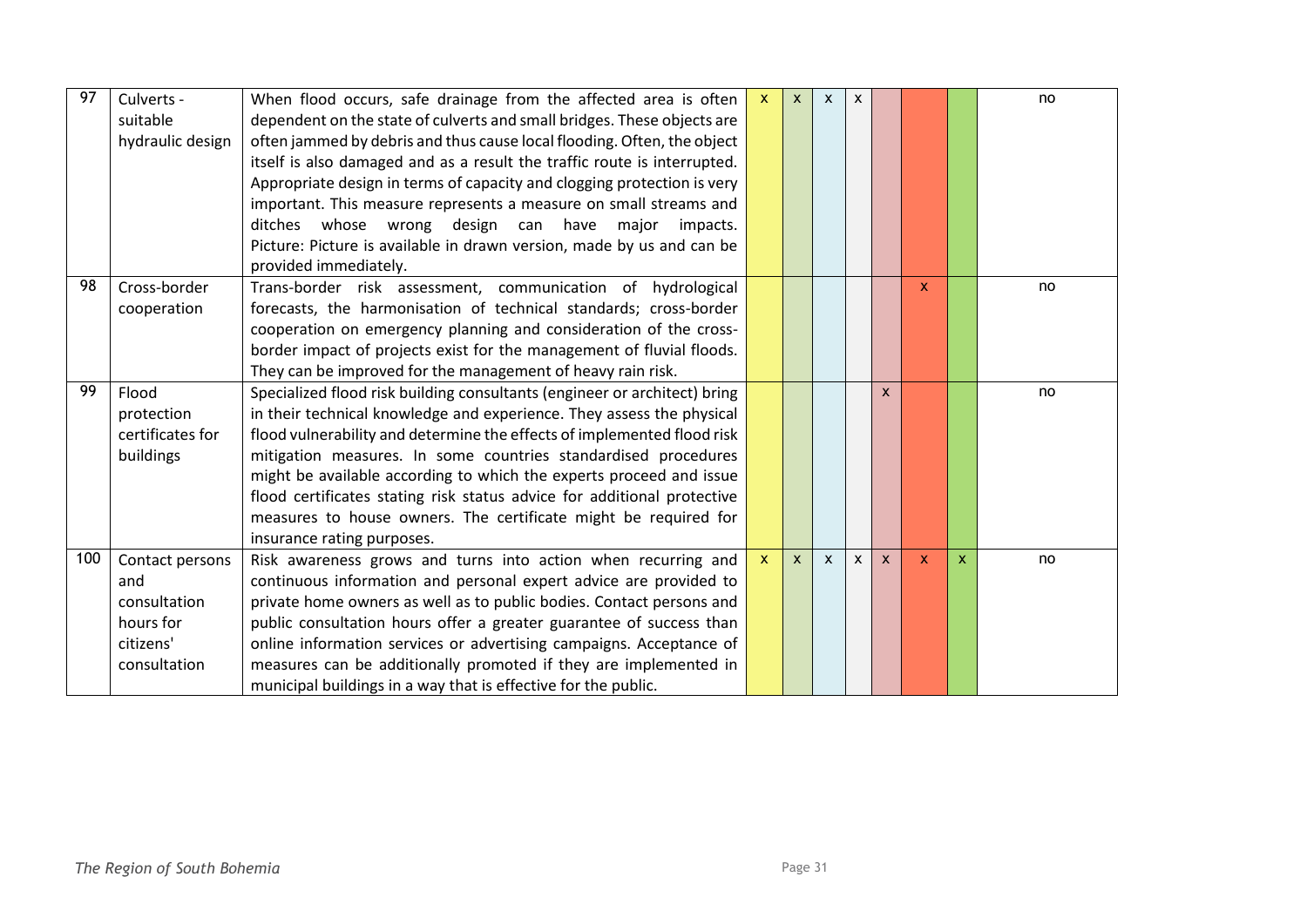#### <span id="page-31-0"></span>1.6. **Summary**

The input for this material was the Catalog of protective measures applicable to the protection of the area from damage caused by torrential rain from the Research Institute of Water Management T. G. Masaryk, subsequently modified for the implementation of this catalog in "TOOLBOX", which is the one of main outputs of the RAINMAN project. Subsequently, according to the procedure described above, a selection of measures which can be implemented in the spatial planning documentation was made. The catalog presents 100 measures, 31 of which can be implemented in the spatial and regulatory plan. Tabular output in Chapter 1.5 is the basis for the output T3.2.5 "Selected measures reflected in the spatial planning documentation", this material deals with a specific way of projection selected measures into the spatial or regulatory plan.

For effective implementation, it is often necessary to build a set of these measures that work together. The creation of this material also showed that the measures can be proposed in the relevant documentation, but the final implementation depends on other stages that are not a direct part of the spatial planning process. This is, for example, the issue of subsidy policy of the state and the European Union, which supports the proposal of measures, their implementation, maintenance and overall necessary concepts (among them is a very important Land consolidation). Building the necessary measures raises the question of the public interest and the determination of the balance between the interests of private persons and the question of possible compensation.